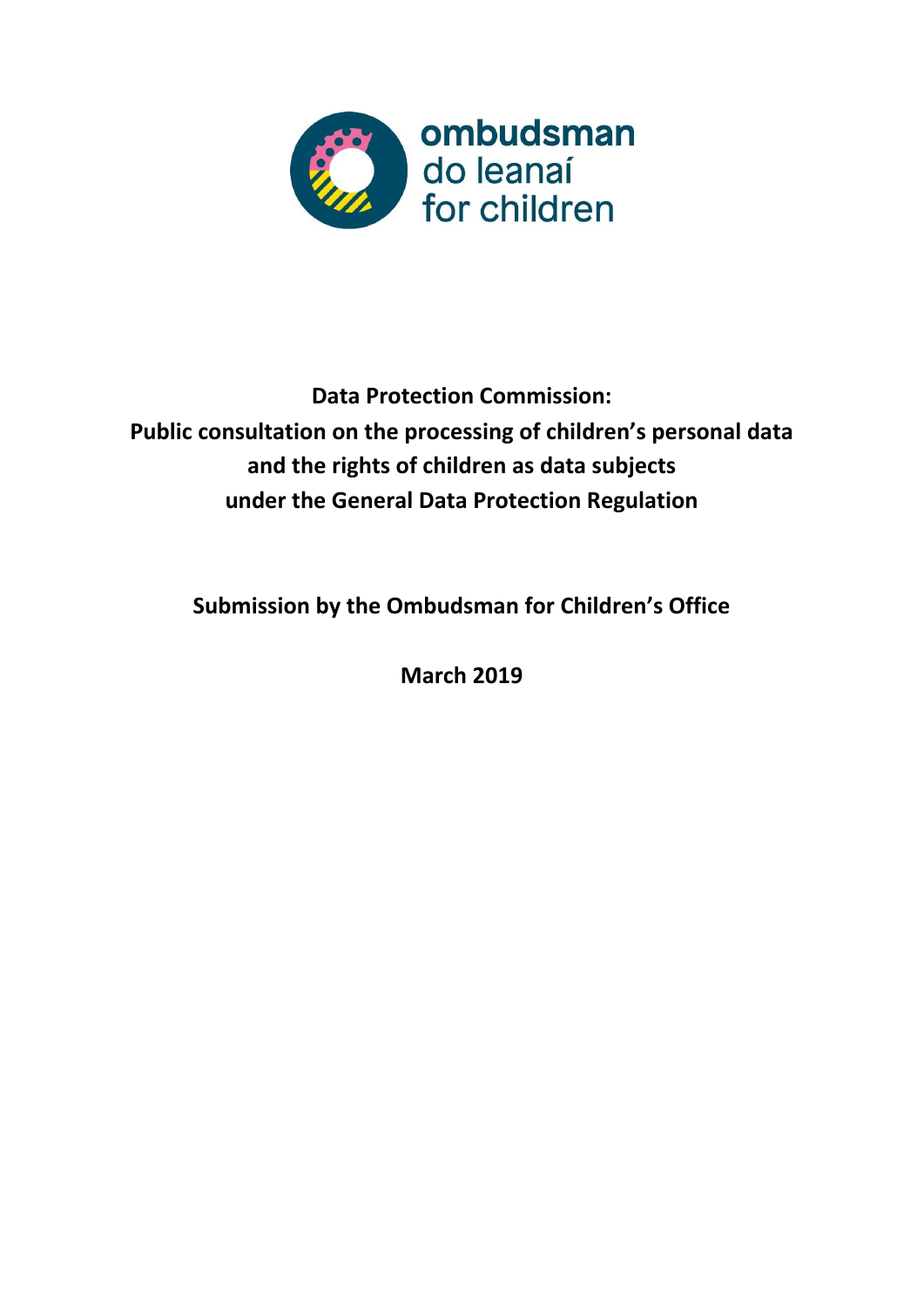# **Contents**

| Recommendations of the Ombudsman for Children's Office                                                                                                                 | 1  |
|------------------------------------------------------------------------------------------------------------------------------------------------------------------------|----|
| Introduction                                                                                                                                                           | 4  |
| I. Children as data subjects and the exercise of their data protection rights<br>Transparency and the right to be informed about the use of personal data<br>$\bullet$ | 6  |
| (Articles 12-14 GDPR)                                                                                                                                                  | 6  |
| Right of access (Article 15 GDPR)<br>$\bullet$                                                                                                                         | 8  |
| Right to erasure (Article 17 GDPR)                                                                                                                                     | 12 |
| II. Safeguards                                                                                                                                                         | 13 |
| Age verification (Article 8 GDPR)                                                                                                                                      | 13 |
| III. Profiling and marketing activities concerning children (Article 21-22 GDPR)                                                                                       | 15 |
| Direct marketing<br>$\bullet$                                                                                                                                          | 15 |
| Profiling for marketing purposes<br>$\bullet$                                                                                                                          | 21 |
| <b>References</b>                                                                                                                                                      | 24 |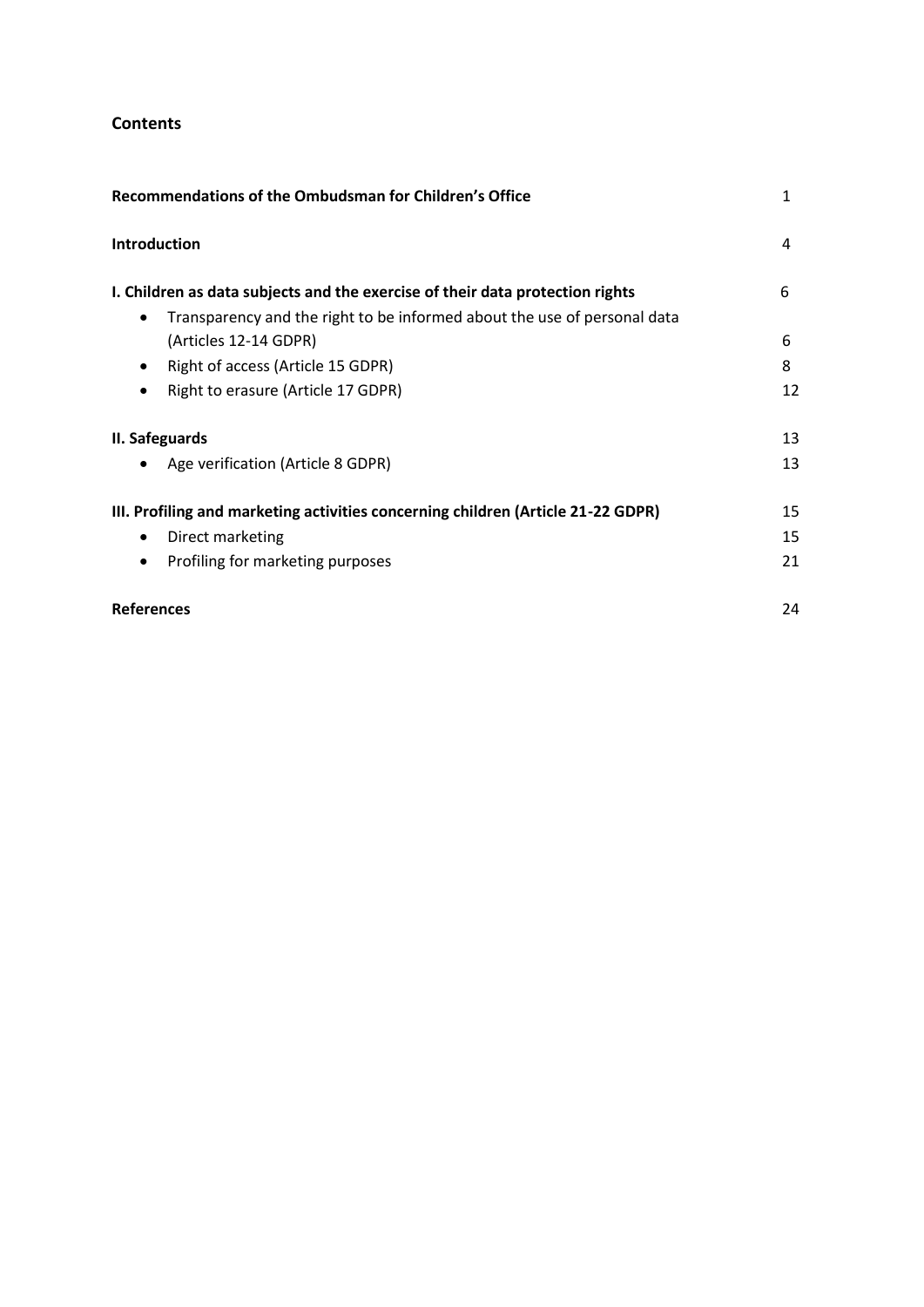# **Recommendations of the Ombudsman for Children's Office**

## **Transparency and the right to be informed about the use of personal data (Articles 12-14 GDPR)**

- The OCO would welcome consideration being given by the DPC as to whether it can offer additional guidance to organisations on providing transparency information to children in a concise way given that the GDPR's requirements in this regard mitigate against succinctness.
- The OCO suggests that the DPC might highlight its expectation that organisations which process children's personal data should be able to demonstrate their recognition of and respect for children's right to information about the use of their personal data.
- The OCO encourages the DPC to urge all organisations that process children's personal data to take a child-friendly, rights-respecting approach by developing information that is addressed directly to children and young people and available to them in a variety of formats.
- The OCO suggests that the DPC encourage organisations to consult with children and young people on the development of information, where it is practicable for them do so.

## **Right of access (Article 15 GDPR)**

- In relation to children making access requests for their own personal data, the OCO encourages the DPC to promote a contextual approach, whereby individual organisations are advised to assess the particular circumstances of their processing (including the nature of the personal data they hold) and to respect children's rights, treat children's best interests as a priority and have regard to children's evolving capacities when determining whether to accept and accede to an access request made by a child or young person.
- Having regard to the DPC's advisory powers under Article 58(3)(b) of the GDPR, the OCO would welcome if the DPC could assess whether existing legislation that mitigates against children and young people being able to make an access request themselves should be amended in light of children's right of access under the GDPR.
- Taking into account children and young people's evolving capacities and preferences as well as a parent's entitlement to a rebuttable presumption that they are acting in their child's best interests, the OCO suggests that the DPC promote awareness among organisations that parents/guardians need to be able to make access requests on behalf of their children and that, subject to permissible restrictions, they should accede to such access requests unless there is sufficient evidence that doing so would be contrary to the best interests of the child.
- The DPC might recommend that organisations can encourage parents and children to jointly make access requests for children's personal data where it is appropriate to do so.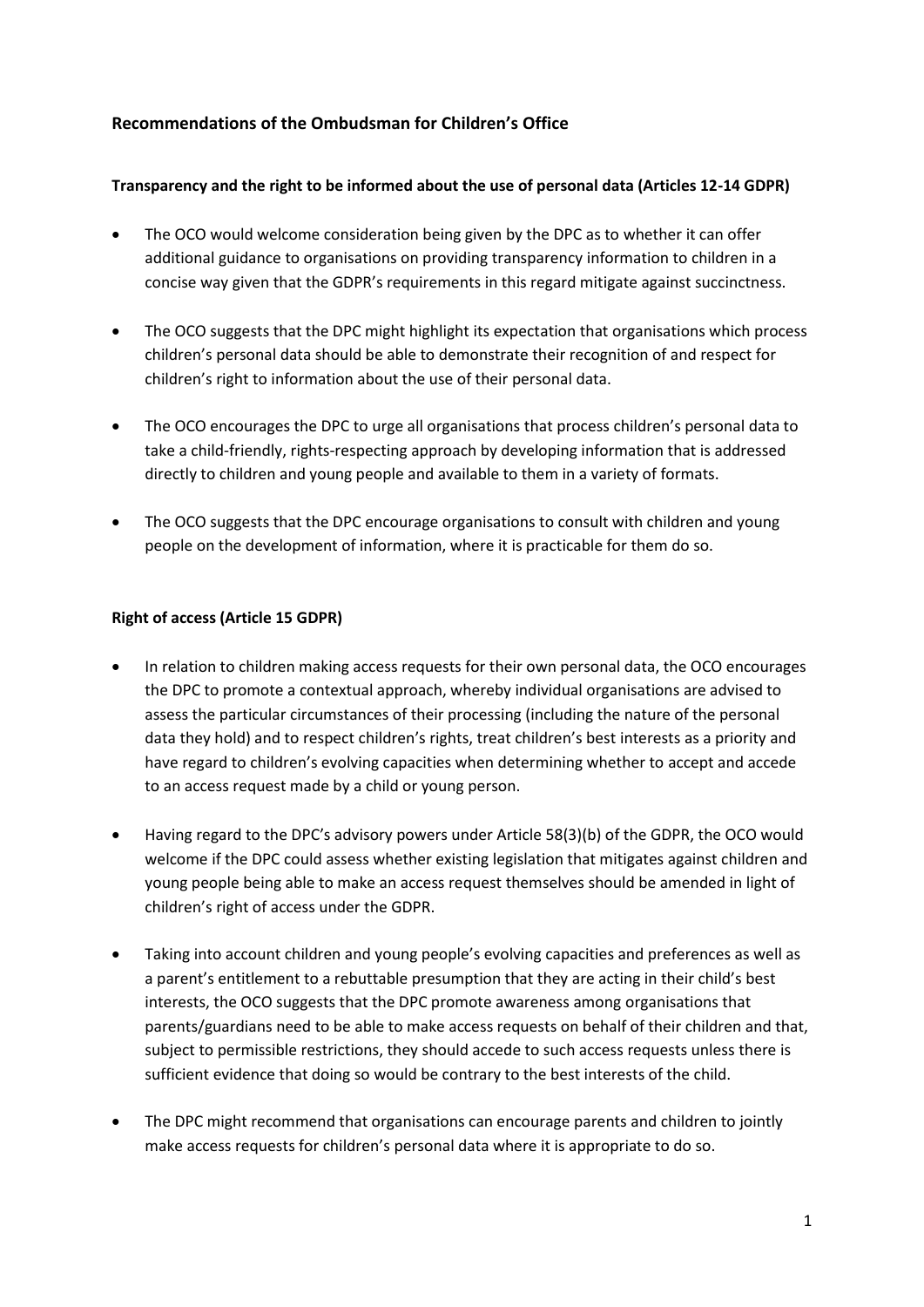## **Right to erasure (Article 17 GDPR)**

- The OCO encourages the DPC to consider the points and recommendations made by the OCO in relation to the right of access when it is deliberating on what guidance to provide on implementing children and young people's right to erasure.
- In light of Recital 65 and Article 17(1)(f) of the GDPR, it would be helpful for the DPC to clarify any specific implications that may arise in the context of the internet and information society services directed to children for the erasure of children's personal data and for erasure requests made by children or by parents/guardians on their behalf. The DPC might also consider the age of digital consent in this regard.

## **Age verification (Article 8 GDPR)**

- The OCO encourages the DPC to communicate an expectation that relevant online service providers which rely on consent as a lawful basis for processing children's personal data should be able to demonstrate that they have put effective methods in place to verify a) that a young person is 16 or over and therefore can consent themselves to the processing of their personal data and b) that a person consenting to the processing of the personal data of a child under 16 in these circumstances is actually the child's parent/guardian.
- Having regard to Article 8 of the GDPR, in circumstances where a current service user is at or above the minimum age to use an information society service, but below the age of digital consent provided for under section 31(1) of the 2018 Act, an appropriate approach may be for the online service provider to seek the consent of the child's parent/guardian and to block the child from accessing the service until the consent of their parent/guardian has been obtained.

## **Directing marketing**

- Noting the current lack of clarity about the scope to prohibit children's personal data from being processed for direct marketing purposes in a manner that is compatible with the GDPR, the OCO encourages the DPC to develop guidance that promotes children's position as rights holders who are entitled to be protected from commercial exploitation, including exploitative and manipulative marketing practices, and to have their rights and best interests treated as a priority.
- The OCO suggests that the DPC might consider and build on the ICO's guidance on legitimate interests and marketing to children when providing guidance to organisations on the factors they should consider when balancing their own legitimate interests in conducting direct marketing and the rights and interests of children. In this regard, the OCO recommends that the DPC might usefully advise organisations to carry out a legitimate interests assessment and communicate its expectation that organisations will:
	- protect children and their personal data from risks that children may not fully understand and from consequences that they may not envisage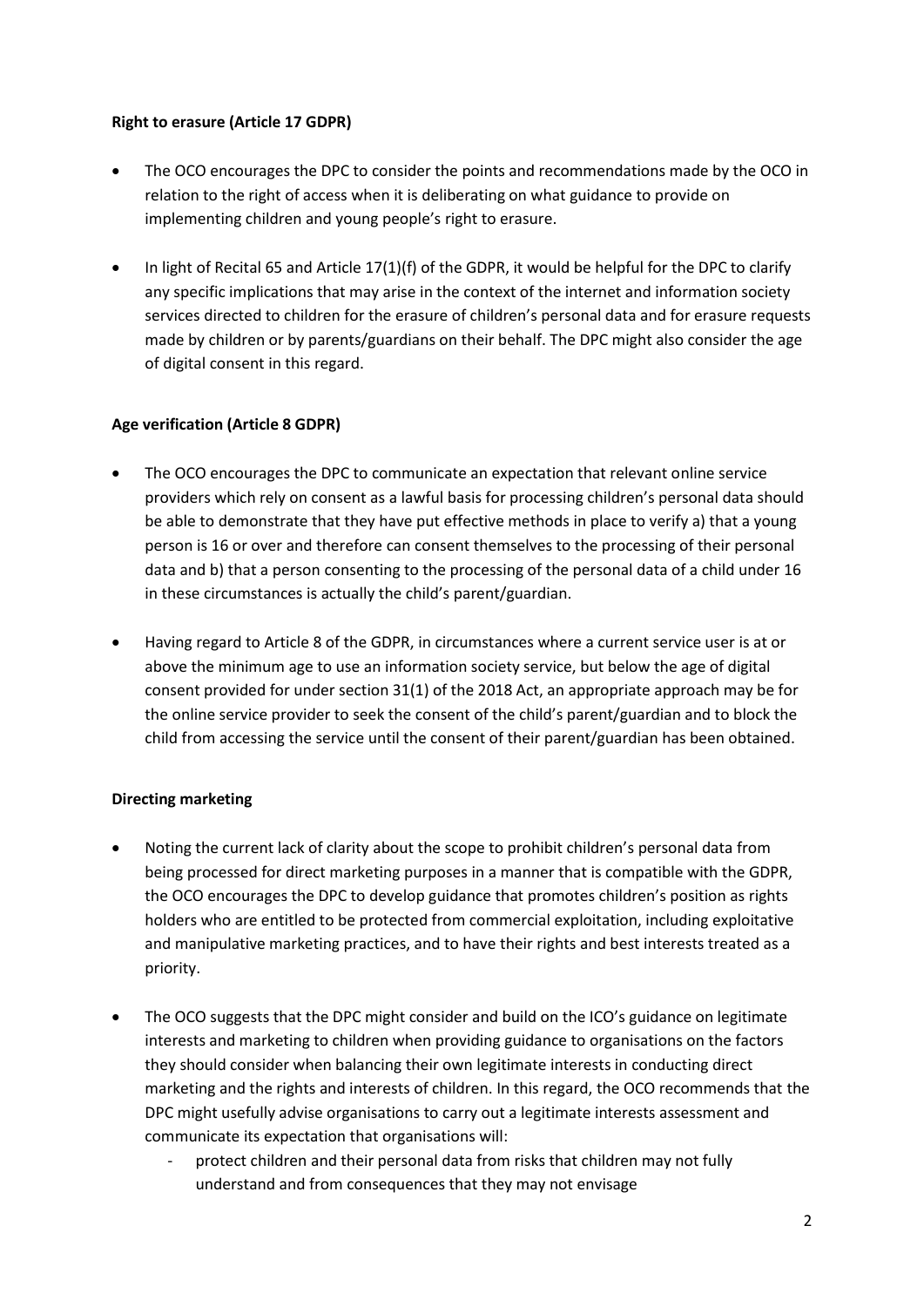- put children's interests ahead of their own interests
- take account of sector specific guidance on marketing in order to make sure that children's personal data is not used in a way that would or could lead to their exploitation or otherwise harm them.

#### **Profiling for marketing purposes**

 Having regard to the rights and best interests of children, the OCO encourages the DPC to support a prohibition on profiling of children for marketing purposes, in particular where such profiling has *"similarly significant effects"* to children's fundamental legal rights and freedoms or legal status. The OCO would welcome and encourage an examination by the DPC of how a legally permissible prohibition might be achieved, including by giving consideration to the scope that may be offered by section 32(1)(e) of the 2018 Act and the mechanism provided for under Article 40(7)-(9) of the GDPR in this regard.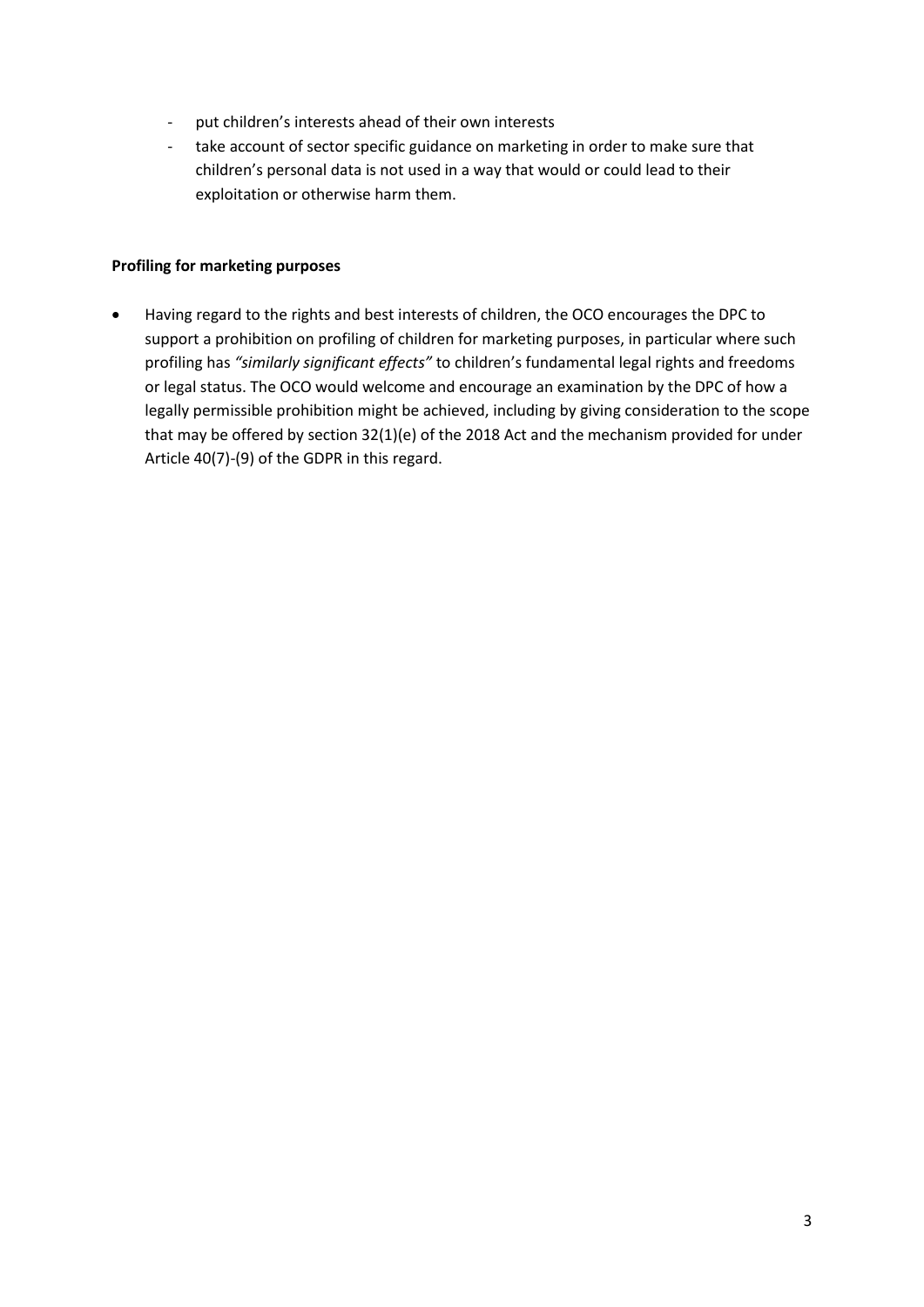## **Introduction**

1

In December 2018, the Data Protection Commission (DPC) launched a public consultation on the processing of children's personal data and the rights of children as data subjects under the General Data Protection Regulation (GDPR). In January 2019, the DPC launched a second stream of this consultation, focused on facilitating children and young people to share their views on a range of issues concerning their personal data and their rights as data subjects.

With reference to its obligations under Article 57 of the GDPR and Section 32 of the Data Protection Act 2018 (2018 Act), the DPC has clarified that the purpose of this public consultation is *"to give all stakeholders an opportunity to have their say on issues around the processing of children's personal data, the specific standards of data protection applicable to children, and the rights of children as*  data subjects.<sup>"1</sup> In this regard, the DPC has indicated that the responses it receives will inform its work to produce guidance materials, including guidance for children and young people and for organisations that process children's personal data. Following the consultation, the DPC is also planning to *"work with industry, government and voluntary sector stakeholders and their representative bodies to encourage the drawing up of codes of conduct to promote best practices by organisations that process the personal data of children"*. 2

The Ombudsman for Children's Office (OCO) welcomes the DPC's decision to initiate a public consultation about the processing of children's personal data and children's rights as data subjects under the GDPR. The OCO also welcomes the DPC's decision to implement a dedicated consultation stream focused on seeking the views of children and young people themselves.

As the DPC highlights in its public consultation document, a notable feature of the GDPR is the special attention it gives to the protection of children's position as data subjects and of children's personal data. The rationale for this special attention is evident in Recital 38 of the GDPR, which states that *"[c]hildren merit specific protection with regard to their personal data as they may be less aware of the risks, consequences and safeguards concerned and their rights in relation to the processing of personal data."*<sup>3</sup>

This recognition of the special protection due to children is in keeping with international children's rights standards, which are informed by and promote an acknowledgement that children are more vulnerable to exploitation by virtue of their evolving capacities. However, as exemplified by the UN Convention on the Rights of the Child (UNCRC), this emphasis on the special protection due to children is framed by a recognition of children as active subjects of rights. Therefore, from a children's rights perspective, a key challenge in the context of efforts to interpret and implement children's rights as data subjects is to ensure that measures taken to protect children's position as data subjects and their personal data do not unduly curtail children's freedom to exercise their rights as data subjects.

<sup>1</sup> Data Protection Commission, *Public consultation on the processing of children's personal data and the rights of children as data subjects under the General Data Protection Regulation* (December 2018), p.8. 2 *Ibid*, p.9.

<sup>3</sup> European Union, *Regulation (EU) 2016/679 (General Data Protection Regulation)*.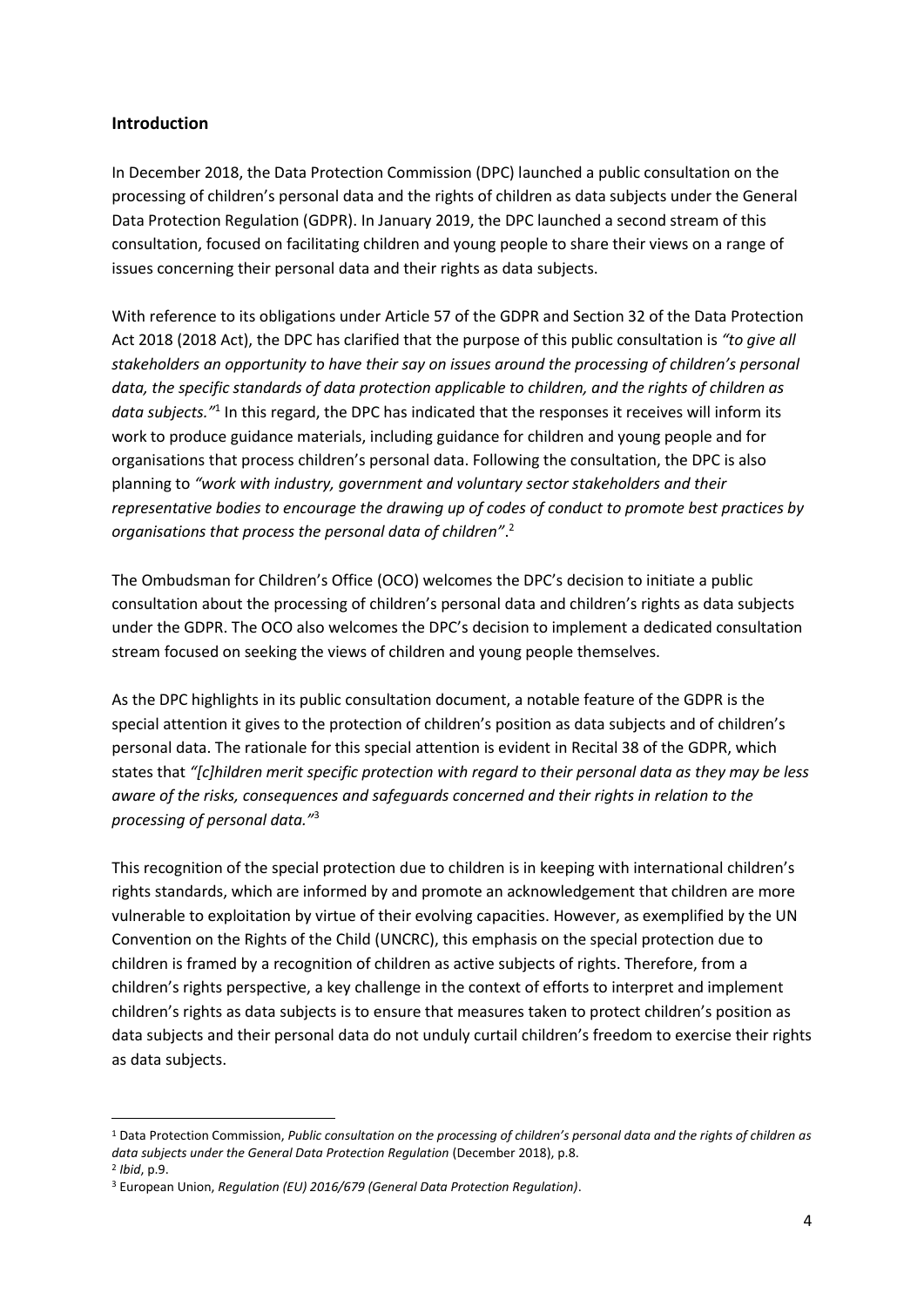Having ratified the UNCRC in 1992, Ireland has an obligation under international law to respect, protect and fulfil the rights of children set out in the Convention. As indicated by Article 4 of the UNCRC, the State is the primary duty bearer in this regard. In light of the DPC's status as an independent statutory body and the obligations of the State and its actors to uphold children's rights and to ensure that non-State actors, including the business sector, operate in accordance with children's rights,<sup>4</sup> the OCO encourages the DPC through the work it undertakes further to this public consultation to encourage and support all organisations involved in processing children's personal data to:

- recognise children's status as subjects of rights
- respect, protect and uphold children's rights

1

 take a child-centred, rights-based approach to the treatment of children as data subjects and of their personal data.

Among other things, this approach will acknowledge children's evolving capacities as rights holders and uphold core children's rights principles, namely children's right to non-discrimination (Article 2, UNCRC); children's right to have their best interests treated as a primary consideration in all actions concerning them (Article 3, UNCRC); children's right to life, survival and development (Article 6, UNCRC); and children's right to be heard (Article 12, UNCRC). In this regard, and taking into account the considerable diversity that necessarily exists among children and young people under 18 years of age and among organisations that collect and process their personal data, the OCO is of the view that a consistent thread that should run through the collection and processing of all children's personal data by all organisations is a demonstrable commitment to acting in the best interests of children.

The Ombudsman for Children's Office (OCO) is an independent statutory body. One of the OCO's core statutory functions under the Ombudsman for Children Act 2002, as amended (2002 Act) is to promote the rights and welfare of children up to the age of 18 years. The OCO has prepared this submission pursuant to Section 7(1)(b) of the 2002 Act, which provides for the Ombudsman for Children to encourage public bodies, schools and voluntary hospitals to develop policies, practices and procedures that are designed to promote the rights and welfare of children.

The overall aim of this submission, which focuses on several issues raised by the DPC in its public consultation document, is to offer a view on how certain provisions of the GDPR can be implemented in a manner that is consistent with children's rights. In this regard, it may be helpful to clarify at the outset that the OCO is aware that data subject rights are contextual and that both the GDPR and the 2018 Act provide for limitations and restrictions. Taking into account Article 1 of the UNCRC and section 29 of the 2018 Act, it may also be helpful to clarify that references to children and young people in this submission refer to children and young people under the age of 18 years.

<sup>4</sup> See UN Committee on the Rights of the Child, *General Comment No.5 – General measures of implementation of the Convention on the Rights of the Child* (2003), para. 42; Human Rights Council, *Protect, Respect and Remedy: a Framework for Business and Human Rights* (2008); Office of the High Commissioner for Human Rights, *Guiding Principles on Business and Human Rights* (2011); UNICEF, The UN Global Compact and Save the Children, *Children's Rights and Business Principles* (2012); and UN Committee on the Rights of the Child, *General Comment No.16 on State obligations regarding the impact of the business sector on children's rights* (2013), p.3 and p.8f.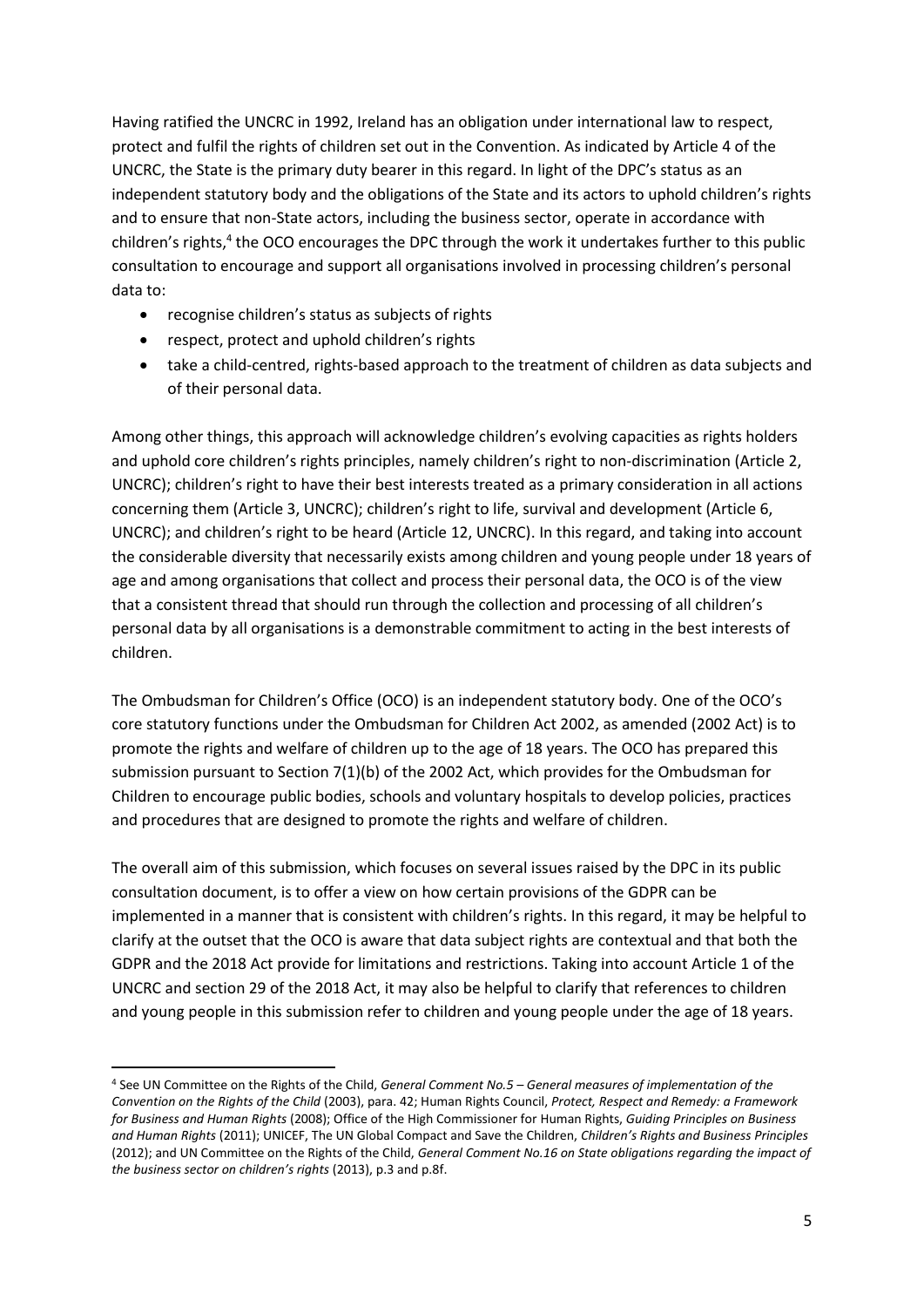# **I. Children as data subjects and the exercise of their data protection rights**

**Transparency and the right to be informed about the use of personal data (Articles 12-14 GDPR)** Transparency is a key component of one of the core principles of the GDPR that data controllers are responsible for and obliged to demonstrate compliance with (Article 5(1)(a), GDPR). In this regard, Article 12(1) of the GDPR requires controllers to:

"*take appropriate measures to provide any information referred to in Articles 13 and 14 and any communication under Articles 15 to 22 and 34 relating to processing to the data subject in a concise, transparent, intelligible and easily accessible form, using clear and plain language, in particular for any information addressed specifically to a child."*

Reinforced by the guidance provided in Recital 58 of the GDPR in relation to the transparency principle, this explicit reference to and emphasis on the provision of information to children under Article 12(1), is welcome from a children's rights perspective. Aligned with the GDPR's broad recognition of children as data subjects with the same rights as adults over their personal data, this clause appears to envisage that information will be provided in a manner that is *directly* accessible and intelligible to children and young people. As such, it can be seen to be consistent with the following recommendation made by the UN Committee on the Rights of the Child in a report published following its day of general discussion on digital media and children's rights in 2014:

*"States [should] ensure that all children have meaningful and child-friendly information about how their data is being gathered, stored, used and potentially shared with others. In this regard, States should ensure that age-appropriate privacy settings, with clear information and warnings, are available for children using digital media and ICTs."<sup>5</sup>*

Accordingly, the OCO very much welcomes the DPC's plans to provide information and guidance to children and young people on their rights as data subjects. Many children and young people in Ireland are unlikely to be familiar with data protection, the extent to which their personal data is processed by organisations, and their rights as data subjects. The provision of accessible information to them and to their parents/guardians in this regard is a necessary prerequisite to the exercise of their rights as data subjects.

As regards organisations that process children's personal data, given the considerable differences in capacity that exist between children and young people under 18, taking a child-centred, rightsrespecting approach to implementing the obligation to *"take appropriate measures"* to provide the required information "*in a concise, transparent, intelligible and easily accessible form, using clear and plain language"* will involve developing more than one version of that information for children and young people if it is to be directly intelligible to them and, in the case of children and young people with less capacity, if parents/guardians are to be supported to facilitate their children's understanding of the information.

<sup>5</sup> UN Committee on the Rights of the Child, *Report of the 2014 Day of General Discussion on "Digital media and children's rights"* (2014), para.103.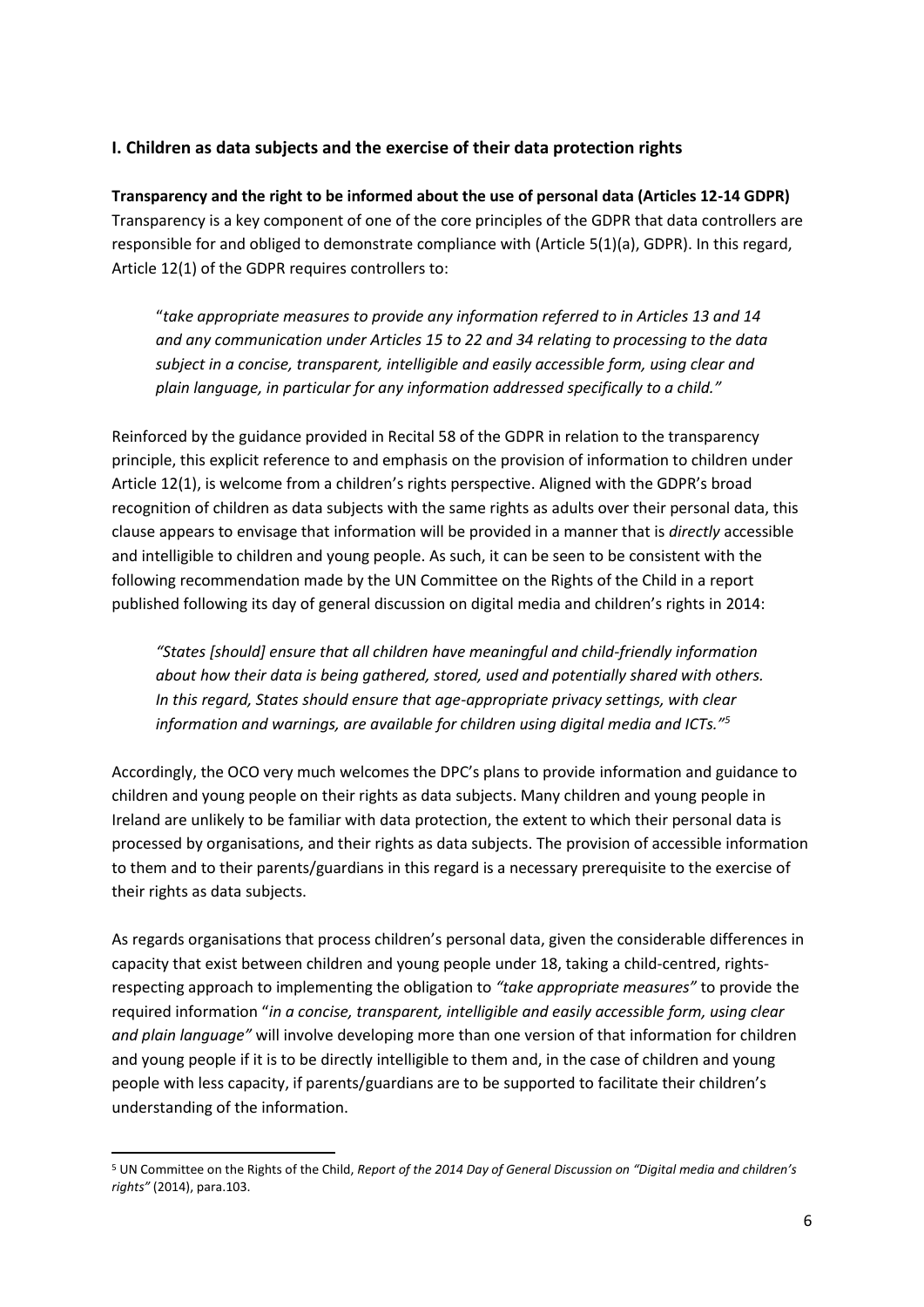If variations in age, capacity, needs and preferences among children and young people are to be adequately taken into account, the formats as well as the language in which information is provided need to be considered. While child-friendly written information may suffice in some instances, the provision of information in audio, visual and/or audio-visual formats will be more accessible, intelligible and engaging for many children and young people.

In light of the OCO's experience of consulting with children and young people about their preferences in relation to information provision, we would suggest that organisations that collect and process children's personal data, including organisations whose services and products are aimed at both adults and children, should aim to provide transparency information in a variety of complementary formats. In this regard, audio-visual formats can be particularly effective and engaging for children and young people and the provision of concrete examples, scenarios and case studies/stories can support their understanding.

From our experience of developing information with and for children and young people, we would also suggest that, where practicable, organisations will benefit from seeking the views of children and young people themselves and from facilitating children and young people to contribute to the development of information materials in one or more ways. If such an approach is not feasible, organisations might seek guidance from organisations that have experience of producing information for children and young people and/or look at examples of information that has been produced for children whose ages and capacities are similar to those of the children whose personal data they collect and process.

Taking into account the amount of transparency information that organisations are obliged to provide to data subjects, which arguably mitigates against succinctness, and the diversity of organisations that collect and process children's personal data, including as regards their experience of producing information for children and the resources available to them to do so, it is evident that implementing a child-friendly, rights-respecting approach presents challenges. As such, the OCO suggests that the DPC might encourage all organisations - including organisations that provide products or services to both adults and children - to adopt this approach while acknowledging and allowing that it will take time to implement properly and that there will be practical limitations, including resource constraints, on what different organisations will be able to achieve. In this regard, a key message that could merit highlighting by the DPC, including through future guidance, is its expectation that organisations which process children and young people's personal data will approach implementation of the transparency principle in a manner that demonstrates their recognition of and respect for children and young people's right to information about the use of their personal data.

#### **Recommendations:**

- The OCO would welcome consideration being given by the DPC as to whether it can offer additional guidance to organisations on providing transparency information to children in a concise way given that the GDPR's requirements in this regard mitigate against succinctness.
- The OCO suggests that the DPC might highlight its expectation that organisations which process children's personal data should be able to demonstrate their recognition of and respect for children's right to information about the use of their personal data.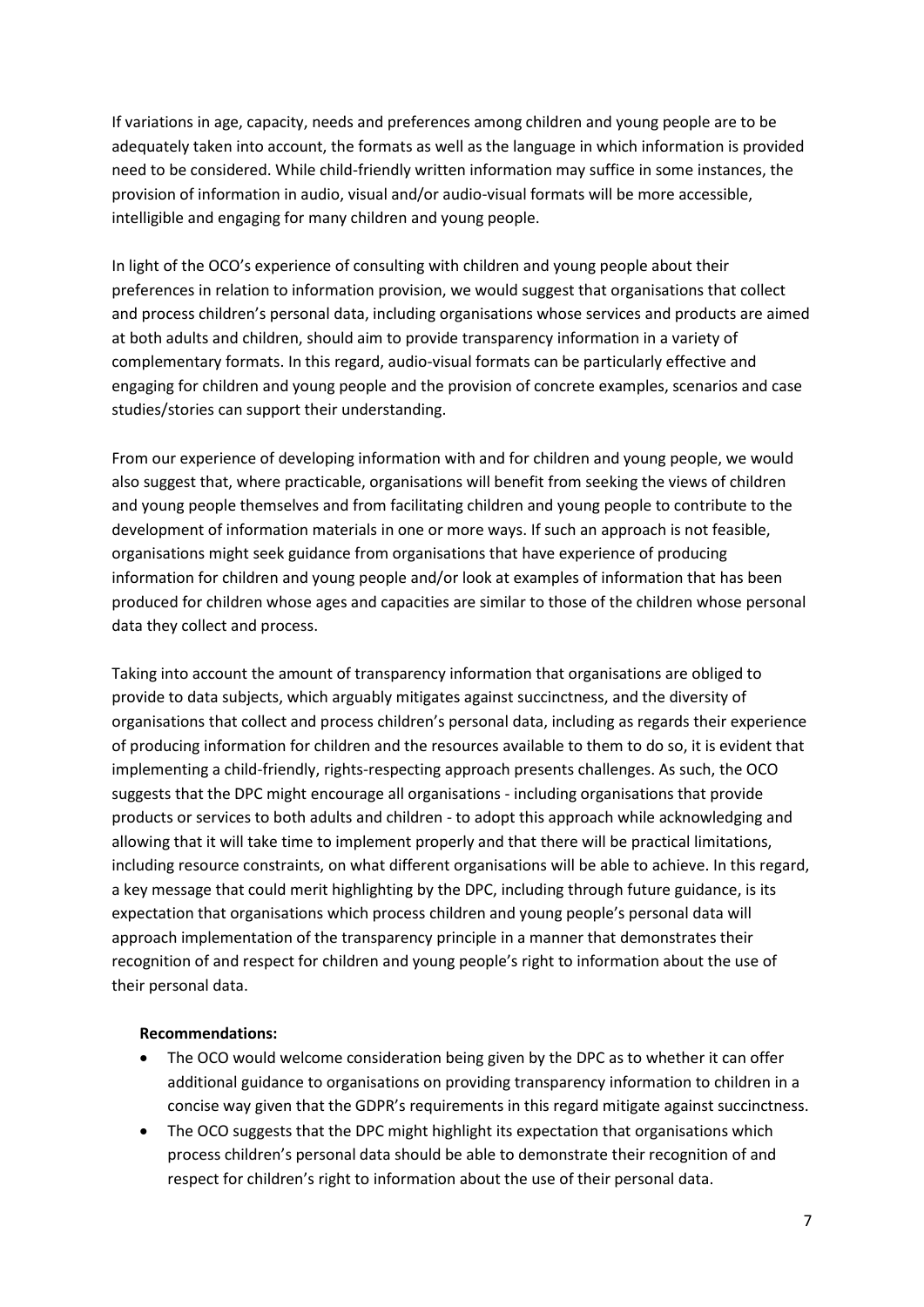- The OCO encourages the DPC to urge all organisations that process children's personal data to take a child-friendly, rights-respecting approach by developing information that is addressed directly to children and young people and available to them in a variety of formats.
- The OCO suggests that the DPC encourage organisations to consult with children and young people on the development of information, where it is practicable for them to do so.

#### **Right of access (Article 15 GDPR)**

Under Article 15 of the GDPR, data subjects, including children and young people, have a right of access to their personal data. As the DPC notes in its public consultation document, the GDPR does not prescribe when, or in what circumstances, a child or young person can make an access request themselves for their personal data. Nor does it prescribe when, or in what circumstances, a parent/guardian can make an access request for their child's personal data.<sup>6</sup>

From a children's rights perspective, the practice of setting minimum ages for children must have a purpose and that purpose should be consistent with children's rights under the UNCRC, including by avoiding arbitrary discrimination against children on the grounds of age. Minimum ages can be and are prescribed for a variety of legitimate reasons – for example, to protect children from exploitation and abuses of power and to support children's development. In this regard, and taking into account the reference to children's evolving capacities under Article 5 of the UNCRC, it is important to keep in mind, however, that age is a broad indicator of capacity and that other factors, including children's circumstances, experiences, needs and abilities influence their capacities. As such, when considering whether to prescribe or recommend a minimum age, it is important not only to identify a specific purpose for doing so that is consistent with children's rights and best interests, but also to assess whether an age-based approach is the most effective way of achieving that specific purpose.<sup>7</sup>

In relation to the right of access, and taking into account Recital 38 of the GDPR, it is not immediately evident what specific purpose or what *"specific protection"* would be achieved if the DPC was to recommend an *overarching* minimum age at which children and young people should be able to make an access request for their personal data. In practice, many children may be unlikely to make access requests, relying instead on their parent/guardian to do so on their behalf because they do not have the capacity to make an access request themselves or preferring their parent/guardian to do so on their behalf. However, given the diversity of organisations that process children's personal data, the different amounts and types of children's personal data they process, and the different lawful bases on which and purposes for which they do so, it appears to the OCO that recommending an overarching minimum age that should apply in *all* circumstances may amount to an unnecessary curtailment of children's exercise of their right of access.

Instead, we suggest that the DPC could promote a more contextual approach, whereby individual organisations are advised:

<sup>6</sup> Data Protection Commission, *supra* note 1, p.12.

<sup>7</sup> Children's Rights Information Network, *Age is Arbitrary: Setting Minimum Ages* (April 2016).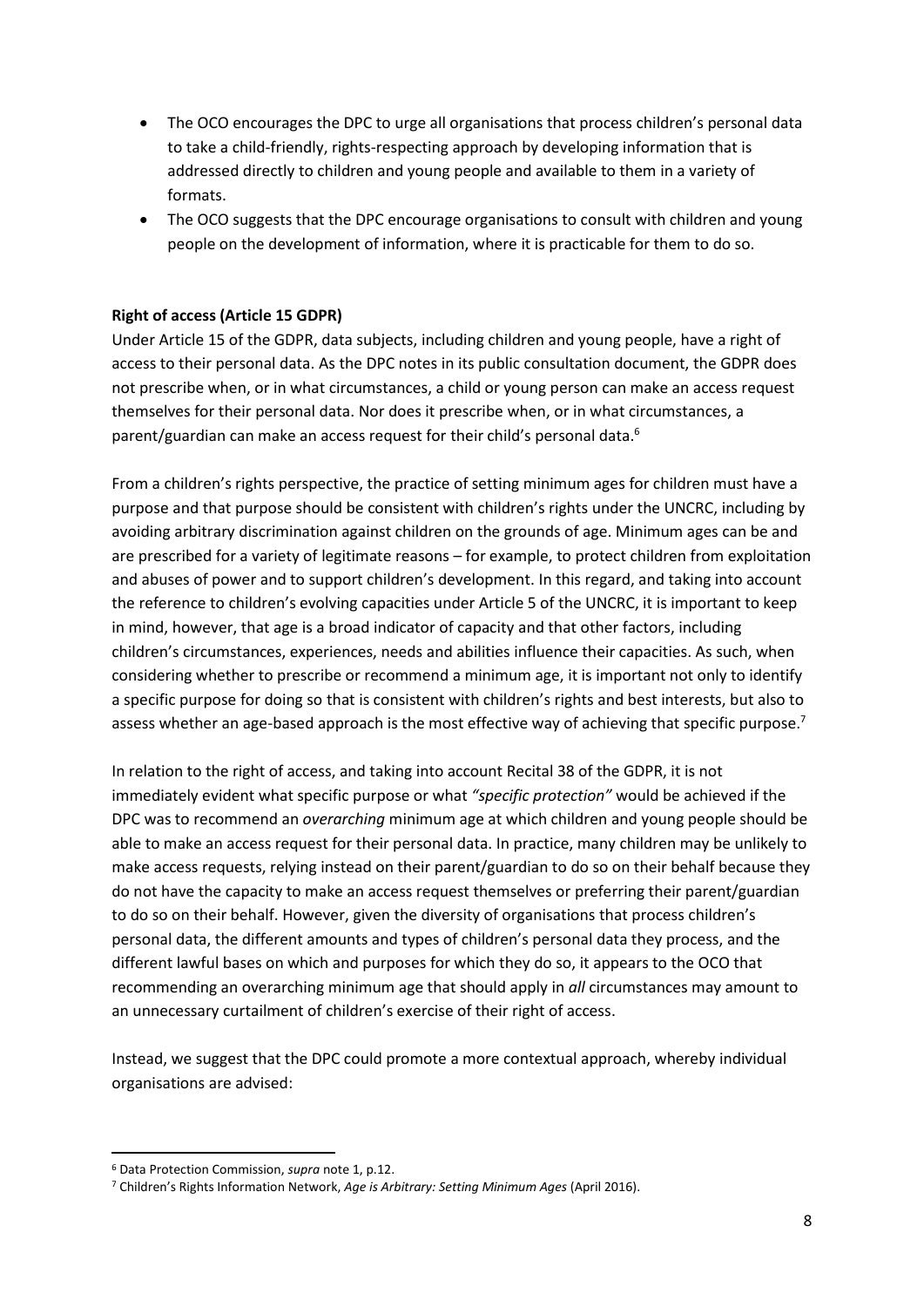- to assess the particular circumstances of their processing, including the nature of the personal data they hold and
- to respect children's rights, treat children's best interests as a priority and have regard to children's evolving capacities

when determining whether to facilitate children and young people to make access requests themselves and, subject to permissible restrictions, whether to accede to an access request made by a child or young person. Organisations might also be advised to consider, among other things, whether it will be appropriate to encourage children and young people to talk with their parent/guardian before making an access request and/or to jointly make an access request for their personal data with their parent/guardian. 8

In this regard, the OCO is aware that certain domestic legislation mitigates against children and young people being able to make an access request themselves for their personal data - for example, Section 9(f) of the Education Act 1998 requires schools to ensure that parents of students, and students who have reached the age of 18, have access to records kept by the school relating to the progress of the student in their education. Taking into account the DPC's role as the supervisory authority for the purposes of the GDPR and its advisory powers under Article 58(3)(b) of the GDPR, the OCO would welcome if the DPC could assess whether existing legislation that mitigates against children and young people being able to make an access request themselves should be amended in light of children's right of access under the GDPR.

In relation to the circumstances in which a parent/guardian should be able make an access request for their child's personal data, several matters need to be considered. In the first instance, and as noted above, there are children and young people who, for age and/or other reasons affecting their capacity, will not be able to make an access request themselves and who will therefore be dependent on a parent/guardian to make an access request and to exercise their right of access on their behalf. Furthermore, there are children and young people who will have the capacity to make an access request themselves, but who may prefer their parent/guardian to do so on their behalf or who may want to jointly make an access request with their parent/guardian. Facilitating parents/guardians in such circumstances to make an access request for their child's personal data on behalf of or with their child would appear to be consistent with a child-centred, rights-based approach and with children's rights, including under Articles 2, 3, 5, 6, 12 and 16 of the UNCRC.

As the DPC is aware a further key consideration in the Irish context concerns the rights and duties of parents. Bunreacht na hÉireann, and in particular Article 42, proceeds on the basis that the family is the decision maker in respect of matters which affect it and that parents make decisions concerning the welfare of their children. These principles were set out and endorsed by the Supreme Court in the seminal case of *North Western Health Board v. H.W and C.W [2001] 3IR 622.* In that case Mrs Justice Denham dealt with the position of the child in the family and in a passage from her judgement extracted the following constitutional principle:

<sup>&</sup>lt;sup>8</sup> As the DPC will be aware, there are circumstances where it may not be appropriate for an organisation to encourage a child to talk to a parent/guardian before making an access request or to jointly make an access request for their personal data with their parent/guardian.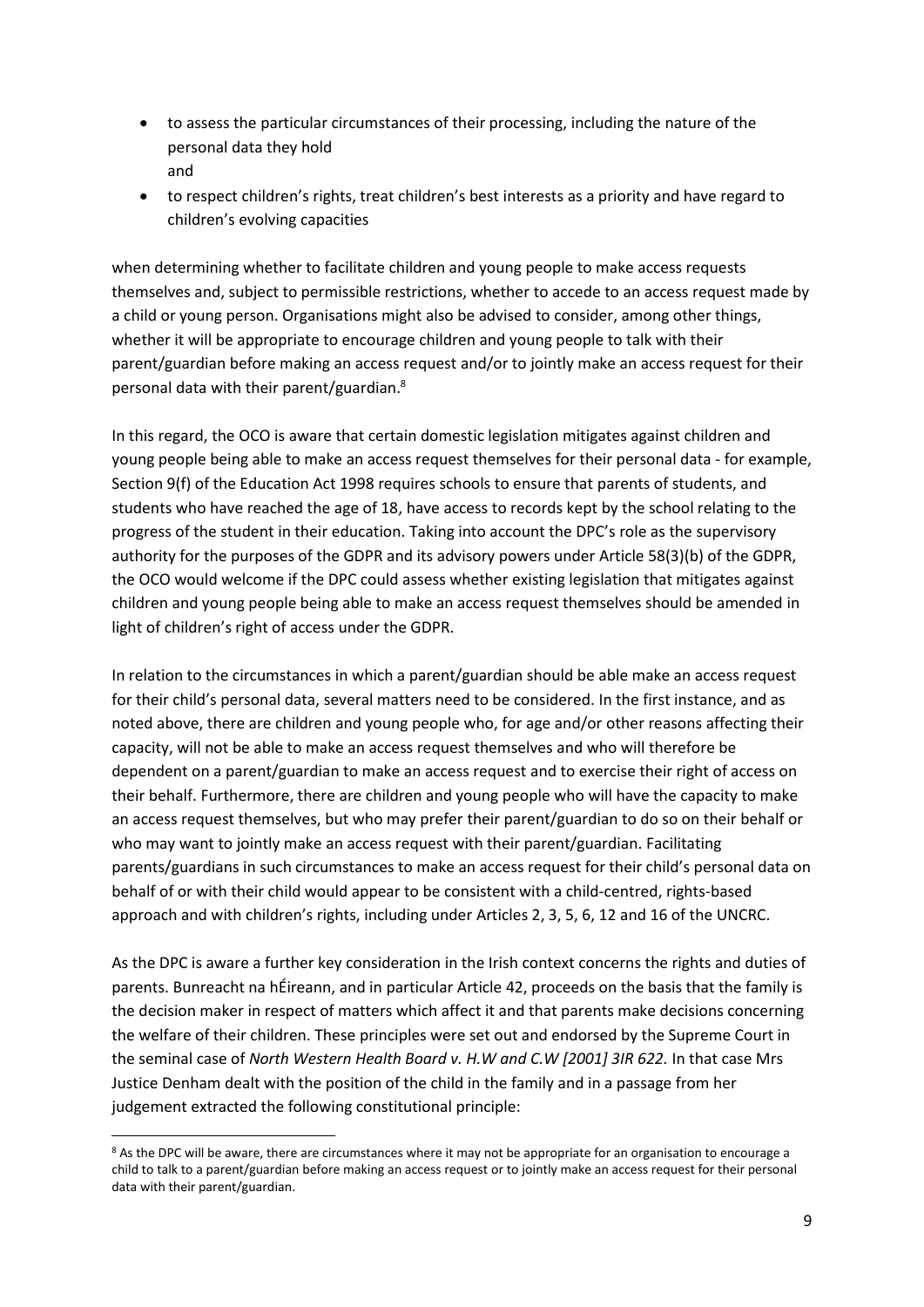*"The principle behind excluding the State from decision making in relation to the child where parents are exercising their responsibilities and duties is a constitutional principle. It is one of the fundamental principles of the Constitution. The Constitution describes a society which aspires to a community of families. Families are to be protected. This means that State interventions are limited."*

The principles laid down in this case were restated by the Supreme Court in *N v. The Health Service Executive and Others [The Baby Ann Case] [2006] 4IR 374.* 

These cases recognise and endorse the right of parents to make decisions about matters which will, or may, affect the health and welfare of their children. These principles can be observed in operation in relation to the application of the Freedom of Information Act 2014 (Section 37(8)) Regulations 2016 (S.I. No. 218 of 2016), as amended by S.I. 558 of 2016. Section 37(8) of the Freedom of Information Act 2014 (2014 Act) states that the Minister may provide by regulations for the granting of FOI requests where the requester is the parent or guardian of the individual to whom the record relates or where that individual is deceased. The Freedom of Information Act 2014 (Section 37(8)) Regulations 2016 (S.I. No. 218 of 2016), as amended by S.I. 558 of 2016, have been made by the Minister (2016 Regulations).

The 2016 Regulations provide that a request for access to records which involves the disclosure of personal information relating to a minor shall be granted where the requester is the minor's parent or guardian and where, having regard to all the circumstances, access to the records would be in the minor's best interests. In this regard, in the case of *McK v The Information Commissioner* [2006] IESC 2, the Supreme Court held that:

*"The [FOI] Act of 1997 and the Regulations fall to be interpreted in accordance with the Constitution. A parent … has rights and duties in relation to a child. It is presumed that his or her actions are in accordance with the best interests of the child. This presumption while not absolute is fundamental … A parent's rights and duties include the care of a child who is ill. As a consequence a parent is entitled to information about the medical care a child is receiving so that he or she may make appropriate decisions for the child, as his or her guardian. …The presumption is that the release of such medical information would best serve the interests of the minor. However, evidence may be produced that it would not serve her interests, and, in considering the circumstances, her welfare is paramount."*

Therefore, a parent is entitled to a rebuttable presumption that access to their child's medical information is in the best interests of the child. However, the presumption may be overcome if sufficient evidence is presented to show that the release of such medical information would not be in the child's best interests. In considering whether sufficient evidence has been presented to overcome the presumption, the welfare of the child is paramount. In following this approach, the Commissioner acknowledges that the fundamental presumption operating in favour of a requester who is the parent of the individual to whom the information relates cannot be lightly displaced.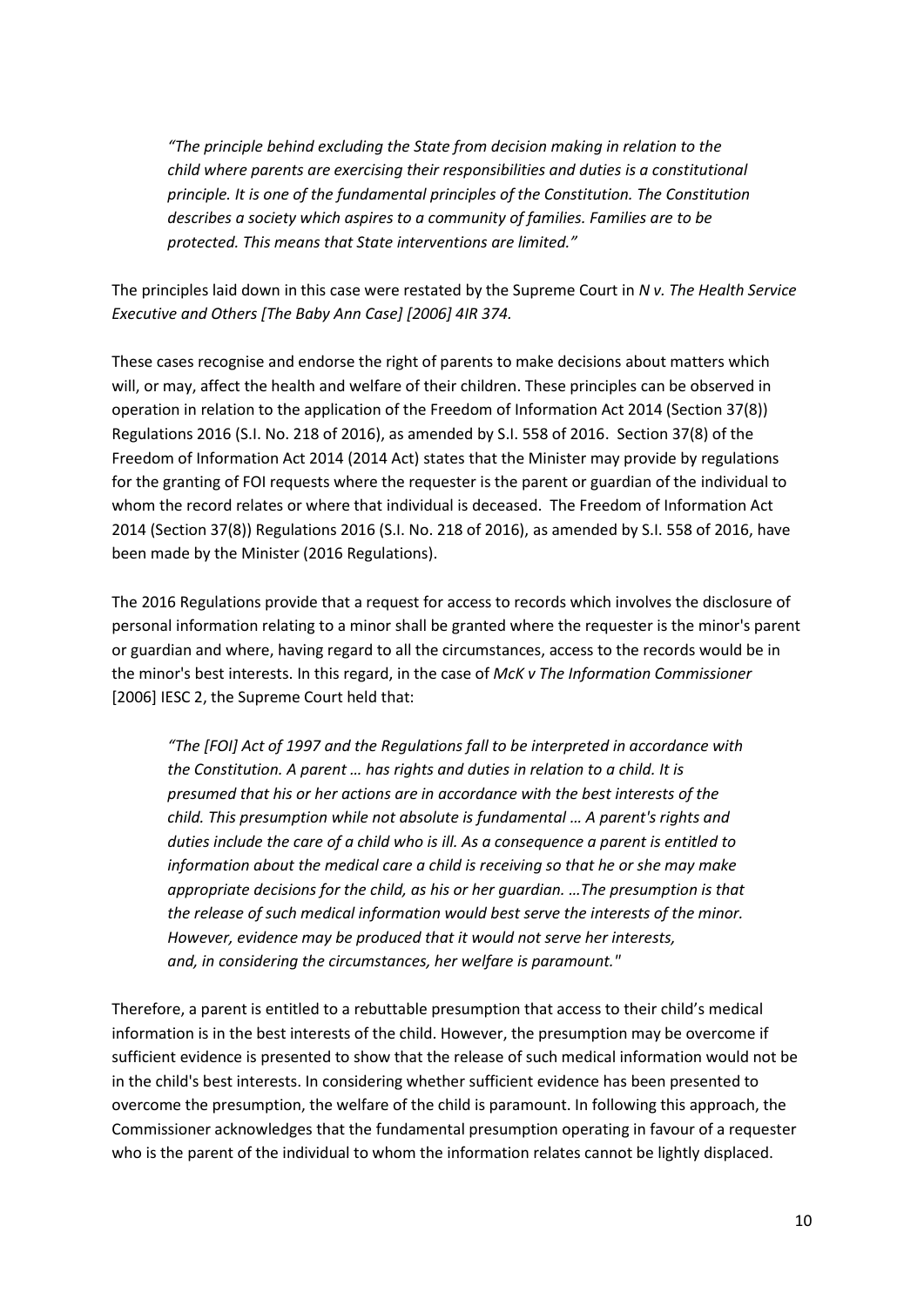Having regard to the provisions of Article 42A of the Constitution, which came into effect in April 2015, including the consideration that has been given by the courts to the best interests test since the adoption of Article 42A, the OCO's understanding is that Article 42A would not impact on the rebuttable presumption that a parent is acting in the best interests of their child in relation to their child's data protection rights.

In light of the above, it appears that the effect of the presumption that a parent is acting in accordance with the best interests of their child is that, subject to permissible restrictions, organisations need to accept an access request made by a parent on behalf of their child in relation to their child's personal data unless they have sufficient evidence that it would not be in the best interests of the child to do so.

In many circumstances, handling an access request from a parent on behalf of their child in relation to their child's personal data in accordance with this rebuttable presumption may be unlikely to present difficulties. As regards organisations that provide services (for example, support or counselling services) to children and young people on a confidential basis, it appears that such organisations need to consider their duty of confidence to children and young people. Furthermore, where such organisations receive an access request from a parent for a copy of their child's personal data, it appears that they should inform the child of and seek the child's views on the request in the context of considering a) whether there may be evidence that it would not be in the best interests of the child to give a copy of the child's personal data to the child's parent/guardian and, equally, b) whether there might be any detriment to the child if their parent/guardian cannot access the information in question about their child.

Finally, it may be worth noting that organisations which collect and process children's personal data will not always or necessarily be aware of a child's circumstances or of the reasons why a parent is making an access request in relation to their child's personal data. As such, it is foreseeable that a situation could arise in which processing an access request from a child's parent and providing the parent with a copy of the child's personal data will be contrary to the child's best interests. Since this situation is foreseeable, it would be helpful for the DPC to consider if it can provide guidance on whether and, if so, how organisations can mitigate appropriately against this risk.

## **Recommendations:**

- In relation to children making access requests for their own personal data, the OCO encourages the DPC to promote a contextual approach, whereby individual organisations are advised to assess the particular circumstances of their processing (including the nature of the personal data they hold) and to respect children's rights, treat children's best interests as a priority and have regard to children's evolving capacities when determining whether to accept and accede to an access request made by a child or young person.
- Having regard to the DPC's advisory powers under Article 58(3)(b) of the GDPR, the OCO would welcome if the DPC could assess whether existing legislation that mitigates against children and young people being able to make an access request themselves should be amended in light of children's right of access under the GDPR.
- Taking into account children and young people's evolving capacities and preferences as well as a parent's entitlement to a rebuttable presumption that they are acting in their child's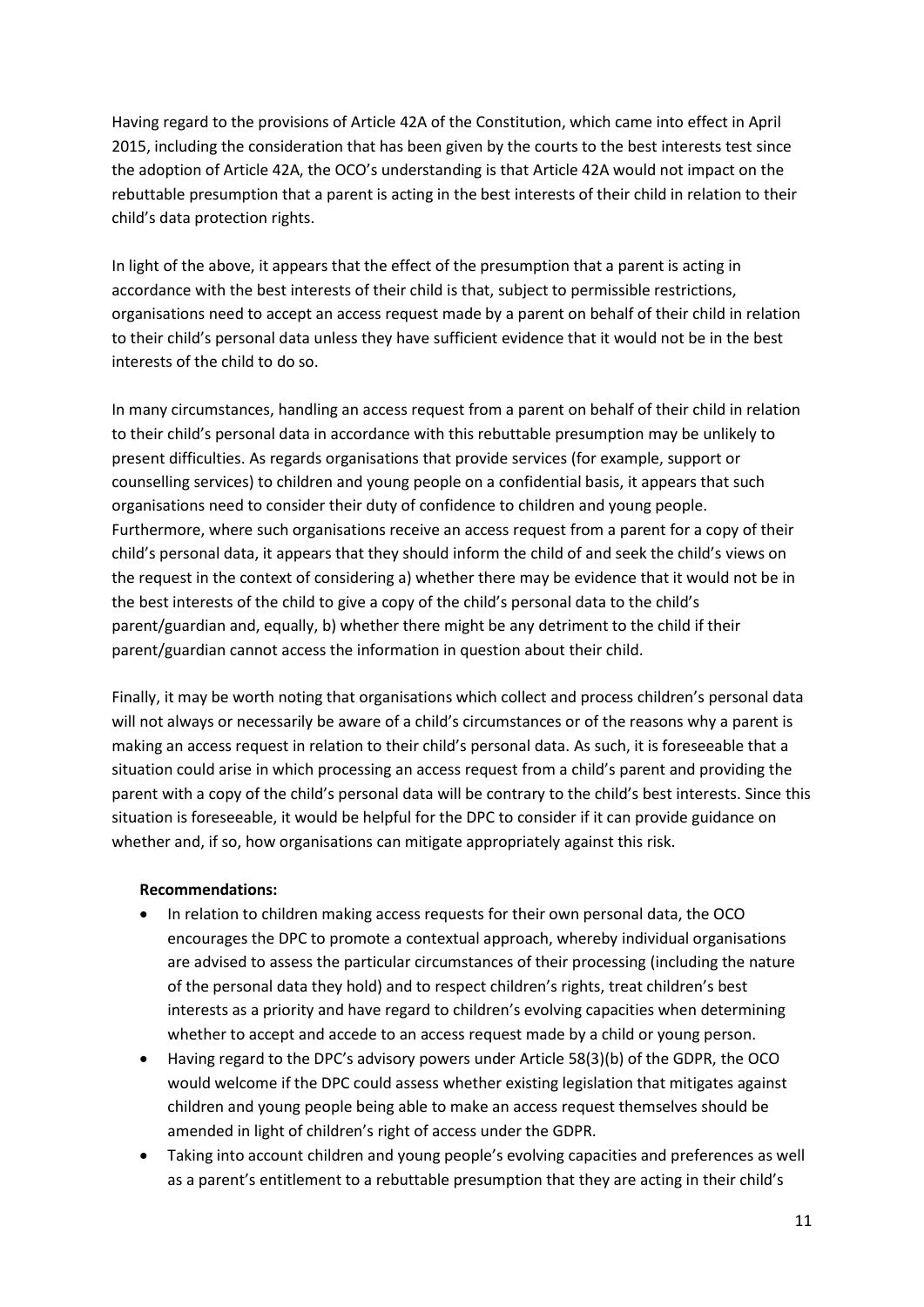best interests, the OCO suggests that the DPC promote awareness among organisations that parents/guardians need to be able to make access requests on behalf of their children and that, subject to permissible restrictions, they should accede to such access requests unless there is sufficient evidence that doing so would be contrary to the best interests of the child.

 The DPC might recommend that organisations can encourage parents and children to jointly make access requests for children's personal data where it is appropriate to do so.

### **Right to erasure (Article 17 GDPR)**

As the DPC highlights in its public consultation document, the right to erasure is not an absolute right: Article 17 of the GDPR affords adults and children the right to erasure of their personal data in certain specified circumstances and without undue delay. The special attention given to children in respect of the right to erasure is welcome. In this regard, the OCO notes the ICO's perspective, in light of Recital 65 of the GDPR and having regard to the necessity test, that *"there will generally be an increased expectation of what may be considered 'necessary' to protect the rights of the child"*  and that the right to erasure is *"more likely to prevail"* in circumstances where personal data has been provided by a child.<sup>9</sup>

The questions posed by the DPC in relation to the right to erasure mirror questions 3 and 4 posed by the DPC in respect of the right of access. In this regard, it appears that the same broad considerations arise in relation to the right to erasure as arise in relation to the right of access. Therefore, we suggest that the DPC might refer to the points and recommendations made in the previous section of this submission in the context of its deliberations on what guidance to provide in relation to a child making an erasure request to an organisation to have their personal data erased and a parent/guardian making an erasure request on behalf of their child to have their child's personal data erased.

The specific reference made to the internet in Recital 65 and to the offer of information society services directed to children in Article 17(1)(f) appear noteworthy. It would be helpful for the DPC to clarify any specific implications that may arise in these contexts for the erasure of children's personal data and for erasure requests made by children or by parents/guardians on their behalf.

It may also be worthwhile for the DPC to clarify any particular implications of the age of digital consent in this regard. As provided for under section 31 of the 2018 Act, the age of digital consent has been set at 16 years in Ireland, with the exception of preventative or counselling services. The implications of this are that one lawful basis on which relevant information society services can process the personal data of a 16 or 17 year old is if they have obtained the consent of a 16 or 17 year old to do so. Where the consent of 16 and 17 year olds is the lawful basis for processing, it appears that 16 and 17 year olds whose personal data is collected on this basis in these circumstances should be able to make an erasure request in respect of their personal data. In this regard, Article 7(3) of the GDPR provides that *"[i]t shall be as easy to withdraw as to give consent"*. As such, 16 and 17 year olds who have consented to the processing of their personal data in these circumstances should be able to expect that the process for getting their personal data erased will

<sup>9</sup> Information Commissioner's Office, *Children and the GDPR* (March 2018), p.44.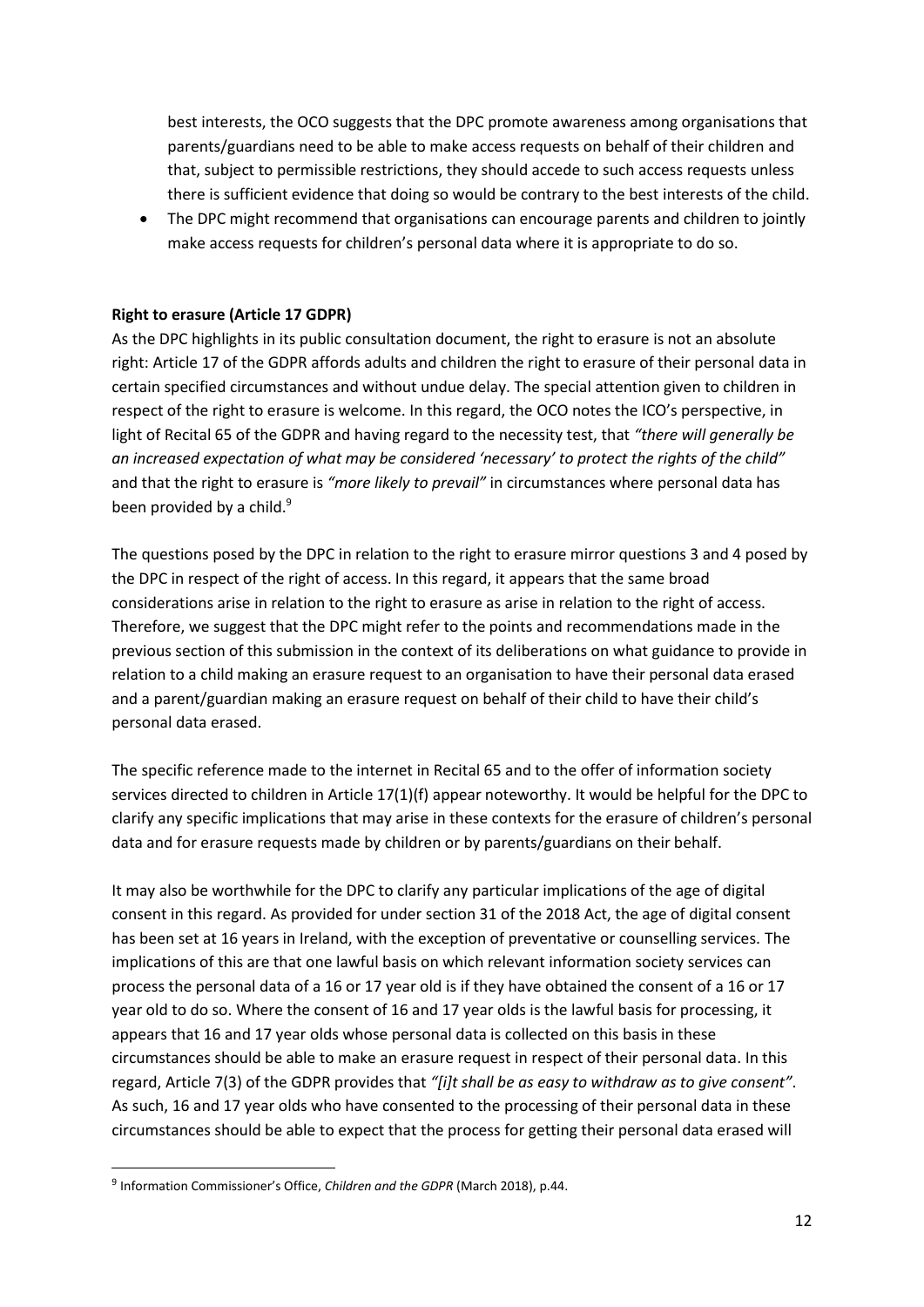be as easy as the process used to obtain their consent in the first place. We note the view of the ICO that the general principle articulated under Article 7(3) should apply to any processes related to the right to erasure and that processes for exercising the right to erasure should be easy for all data subjects, including children and young people, to access and to understand.<sup>10</sup>

Where a parent/guardian of a 16 or 17 year old makes an erasure request on behalf of their child to have their child's personal data erased, it would appear appropriate for the information society service, having regard to the best interests of the young person and the role of the young person's parent in this respect, to inform the young person and take their views into account.

In addition, in circumstances where the consent of a parent/guardian *("holder of parental responsibility"*) is the lawful basis on which an information society service of this kind may process the personal data of a child under 16, it would appear logical that the parent/guardian should be able to make a subsequent erasure request on behalf of their child in relation to their child's personal data. It appears to the OCO that this should not mean, however, that the service provider should necessarily preclude the child concerned from making an erasure request themselves in these circumstances.

#### **Recommendations:**

- The OCO encourages the DPC to consider the points and recommendations made by the OCO in relation to the right of access when it is deliberating on what guidance to provide on implementing children and young people's right to erasure.
- In light of Recital 65 and Article 17(1)(f) of the GDPR, it would be helpful for the DPC to clarify any specific implications that may arise in the context of the internet and information society services directed to children for the erasure of children's personal data and for erasure requests made by children or by parents/guardians on their behalf. The DPC might also consider the age of digital consent in this regard.

## **II. Safeguards**

**.** 

## **Age verification (Article 8 GDPR)**

Having regard to the DPC's questions in relation to age verification, the OCO is not best placed to comment on a) what methods should be used to verify that a young person is 16 or over and therefore can access an information society service without parental consent and b) what methods should be used and constitute *"reasonable efforts"* (Article 8(2), GDPR) by an information society service to verify that a person providing consent for a child under 16 in these circumstances is in fact the child's parent/guardian. However, we note the ICO's guidance in this regard, which highlights that, among other things, the verification methods used need to be consistent with the principle of data minimisation (Article  $5(1)(c)$ , GDPR).<sup>11</sup>

<sup>10</sup> Information Commissioner's Office, *supra* note 9, p.44.

<sup>11</sup> Information Commissioner's Office, *supra* note 9, pp.25-27.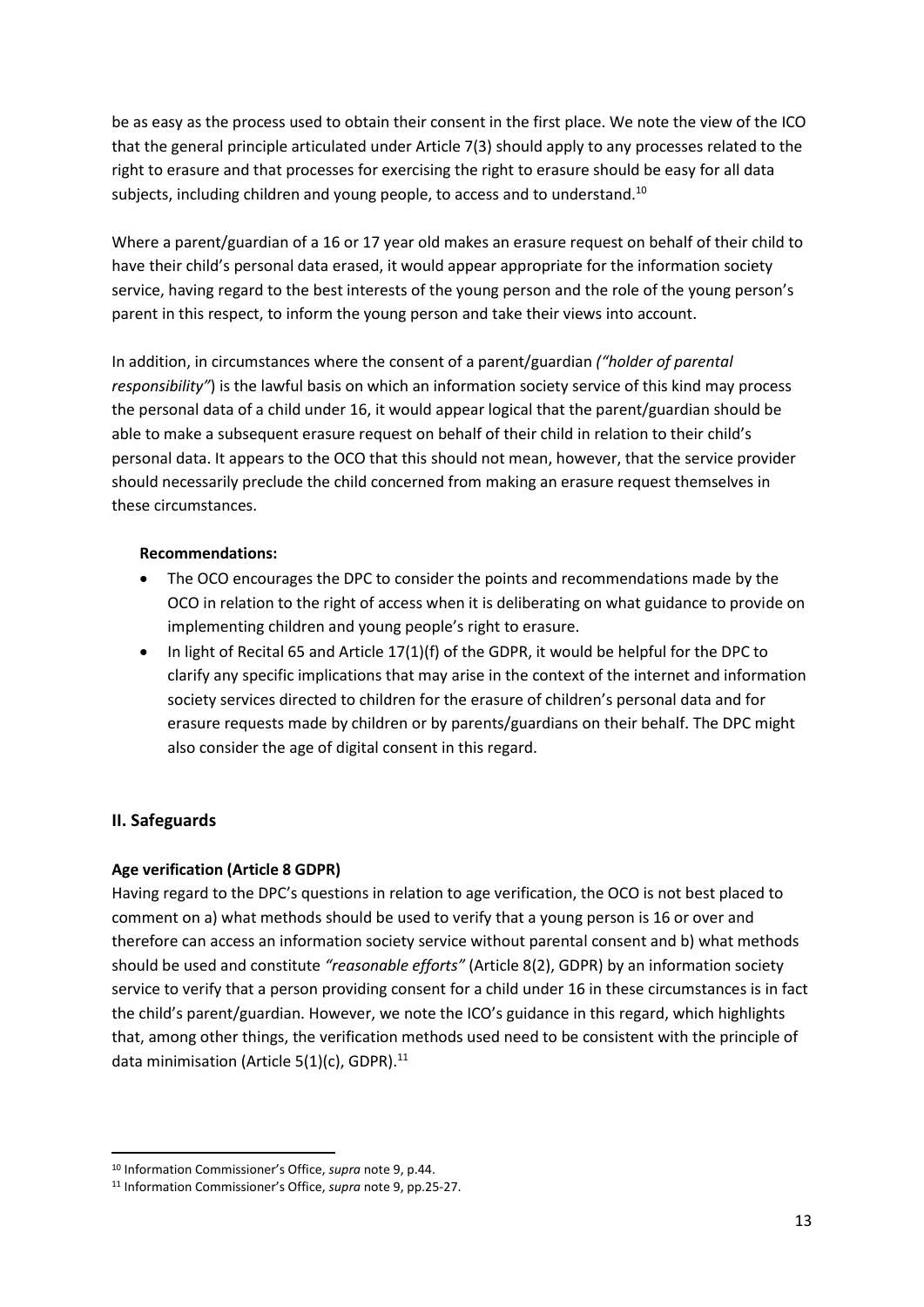From the OCO's perspective, it is vital that verification methods used are fit for purpose. The age of digital consent, together with the need for online service providers who rely on consent as their lawful basis for processing children's personal data to verify that a young person is 16 or over and that a person providing consent for a child under 16 in these circumstances is in fact the child's parent/guardian, are intended as protective measures. These measures will hold little meaning or value as such without effective verification methods being put in place. Arguably, relevant online service providers should not be able to rely on consent as a lawful basis for processing children's personal data if they do not have effective verification methods. Furthermore, in light of the ICO's observation that "verification will become easier over time as the technology becomes available",<sup>12</sup> the OCO would be concerned if the *"reasonable efforts"* expected of such providers in the interim were to be relativised to the extent that they dilute the overall purpose of verification. In this regard, we note the following recommendation included in a 2018 Recommendation of the Committee of Ministers to Council of Europe Member States concerning children's rights in the digital environment:

*"States should require the use of effective systems of age-verification to ensure children are protected from products, services and content in the digital environment which are legally restricted with reference to specific ages, using methods that are consistent with the principles of data minimisation."<sup>13</sup>*

Correspondingly, the OCO encourages the DPC to communicate its expectation that online service providers which rely on consent as a lawful basis for processing children's personal data should be able to demonstrate that they have put effective verification methods in place.

As regards the age of digital consent, the DPC points out in its public consultation document that, while there was no law setting the age of digital consent in Ireland before 25 May 2018, many online service providers required users to be at least 13.<sup>14</sup> The DPC will be aware of existing research and data indicating the extent to which younger children have social networking profiles, for example, despite age restrictions.<sup>15</sup> From the OCO's perspective, it is vital that online service providers enforce age restrictions effectively and that the onus is on the service provider to ensure that no child below the minimum age to use their service can do so.

In circumstances where a current service user is at or above the minimum age to use an online service, but below the age of digital consent provided for under section 31(1) of the 2018 Act, an appropriate approach may be for the online service provider to seek the consent of the child's parent/guardian and to block the child from accessing the service until the consent of their parent/guardian has been obtained. An approach of this kind would appear to be consistent with Article 8 of the GDPR. Was an online service provider to raise the minimum age at which a child can

<sup>12</sup> Information Commissioner's Office, *supra* note 9, p.27.

<sup>13</sup> Council of Europe, *Recommendation CM/Rec(2018)7 of the Committee of Ministers to Member States on Guidelines to respect, protect and fulfil the rights of the child in the digital environment* (July 2018), para.56.

<sup>14</sup> Data Protection Commission, *supra* note 1, p.13.

<sup>15</sup> See, for example, O'Neill, B and Dinh, T, *Net Children Go Mobile: Full Findings from Ireland* (2015); Growing Up in Ireland, *Key Findings for Cohort '08 at 9 years old – Relationships and socio-emotional well-being* (November 2018), p.8; Cybersafeireland, *Annual Report 2017* (September 2018), p.18f.; and Everri, M. and Park, K. *Children's online behaviours in Irish primary and secondary schools 2016-2018. Zeeko Research Report* (2018).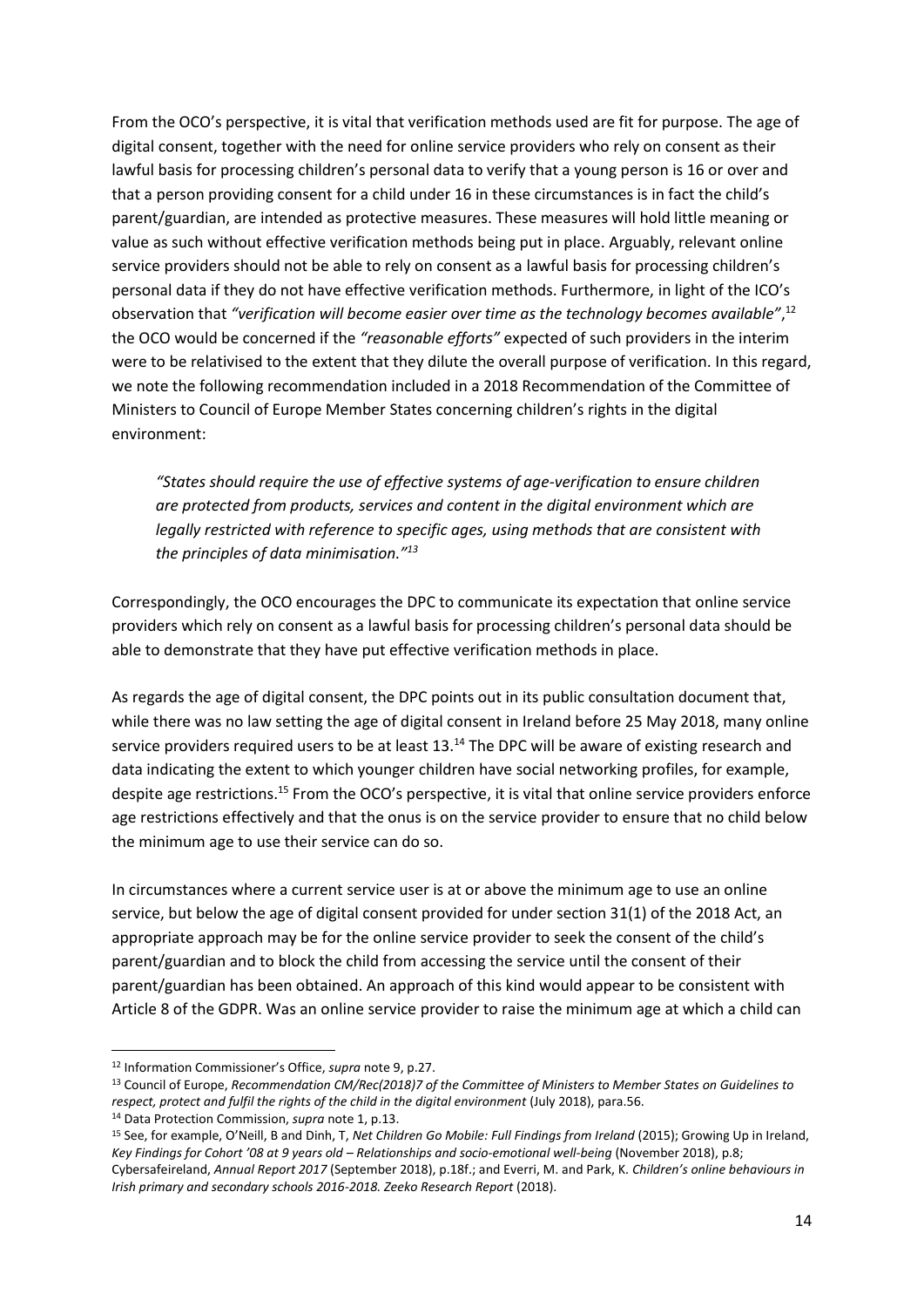use its service to coincide with the age of digital consent, it appears logical that the provider would block any existing service user from accessing the service until they reach the age of digital consent. In both scenarios, it is worth bearing in mind that section 31(3)(a) of the 2018 Act requires a review of the operation of the age of digital consent provided for under section 31(1) to commence no more than three years after it came into effect (i.e. no later than May 2021) and that section 31(3)(b) requires this review to be completed no more than one year after it is initiated.

#### **Recommendations:**

- The OCO encourages the DPC to communicate an expectation that relevant online service providers which rely on consent as a lawful basis for processing children's personal data should be able to demonstrate that they have put effective methods in place to verify a) that a young person is 16 or over and therefore can consent themselves to the processing of their personal data and b) that a person consenting to the processing of the personal data of a child under 16 in these circumstances is actually the child's parent/guardian.
- Having regard to Article 8 of the GDPR, in circumstances where a current service user is at or above the minimum age to use an information society service, but below the age of digital consent provided for under section 31(1) of the 2018 Act, an appropriate approach may be for the online service provider to seek the consent of the child's parent/guardian and to block the child from accessing the service until the consent of their parent/guardian has been obtained.

## **III. Profiling and marketing activities concerning children (Articles 21-22 GDPR)**

#### **Directing marketing**

1

The DPC will be familiar with research examining children and marketing, including as regards children's susceptibility to and influence by marketing practices and as regards the prevalence and characteristics of online marketing targeting children. In this regard, a study published by the LSE in 2018 notes that:

*"Some of the key issues related to children's exposure to online advertising arise from their inability to distinguish between website content and advertisements, difficulty in understanding the relationship between website content provider and the advertiser, and issues related to collecting children's data."<sup>16</sup>*

Among the overall findings of a 2016 EU-funded study on the impact of online marketing on children's behaviour were that children are exposed to sophisticated, non-transparent marketing practices in online games, mobile applications and social media sites, which they do not always understand and that online marketing can affect children's behaviour without them being aware of it.<sup>17</sup> A more recent report by Ofcom in the UK, which looked at children and parents' media use

<sup>16</sup> Livingstone, S., Stoilove, M., Nandagiri, R., *Children's data and privacy online. Growing up in a digital age* (December 2018), p.25.

<sup>17</sup> Lupiáñez-Villanueva, F. et al, *Study on the impact of marketing through social media, online games and mobile applications on children's behaviour* (2016).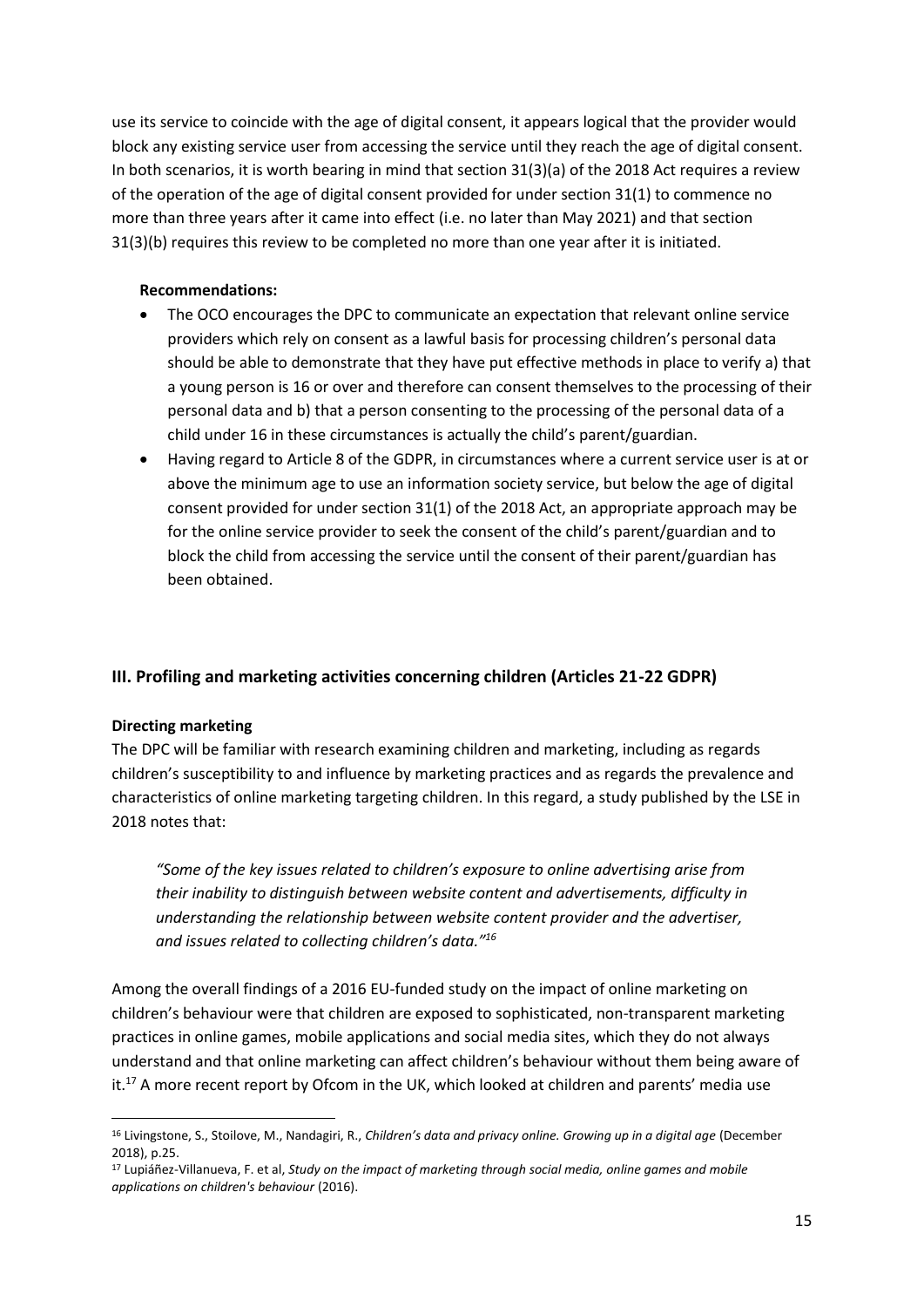and attitudes also indicates that children can find newer forms of online advertising hard to identify. According to this report:

- About six in ten 12 to 15 year olds who go online are aware of personalised advertising, in so far as they are aware that other people might see different adverts online to the adverts they see. A similar number are aware that vloggers may be being paid to endorse a product they say favourable things about. However, the research also suggests that children can find it hard to identify these adverts in practice, especially on social media.
- In relation to advertising on Google, despite being distinguished by a box with the word 'Ad' in it, a minority of 8 to 11 year olds (28%) and of 12 to 15 year olds (43%) who use search engines can correctly identify sponsored links on Google as advertising.<sup>18</sup>

A discussion paper on children and digital marketing published by UNICEF in 2018 suggests that the position of children as rights holders is not being adequately considered in the context of advertising:

*"As advertising has become more social, networked and omnidirectional, children have been cast simultaneously as valuable targets and profitable influencers, or as legal liabilities and potential reputational disasters. This split in perspective fails to appreciate the real position that children hold in the advertising ecosystem: that of rights holders, entitled to be protected from violations of their privacy and deserving of an internet free from manipulative and exploitative practices."<sup>19</sup>*

That children's status as rights-holders may not be sufficiently recognised is concerning. In addition to providing for children's right to seek, obtain and impart information (Article 13), the UNCRC also promotes *"the protection of the child from information and material injurious to his or her wellbeing"* (Article 17(e)). The UNCRC itself does not make explicit reference to advertising or marketing in this regard. However, with reference to relevant international standards and frameworks, including the United Nations' 'Protect, Respect and Remedy' Framework and the Guiding Principles on Business and Human Rights adopted by the Human Rights Council, the UN Committee on the Rights of the Child has underscored the responsibility of States to ensure that business activities and operations do not have a negative impact on children's rights. Noting that the mass media industry, including advertising and marketing industries, *"can have positive as well as negative impacts on children's rights"*, the UN Committee makes specific reference to the longterm impact on children's health of products such as *"cigarettes and alcohol as well as food and drinks high in saturated fats, trans-fatty acids, sugar, salt or additives"*. The Committee also observes:

*"Children may regard marketing and advertisements that are transmitted through the media as truthful and unbiased and consequently can consume and use products that are harmful. Advertising and marketing can also have a powerful influence over children's self-esteem, for example, when portraying unrealistic body images"*.

<sup>18</sup> Ofcom, *Children and Parents: Media Use and Attitudes Report* (November 2017), pp.149-157.

<sup>19</sup> Nyst, C., *Children and Digital Marketing: Rights, risks and opportunities* (July 2018), p.4.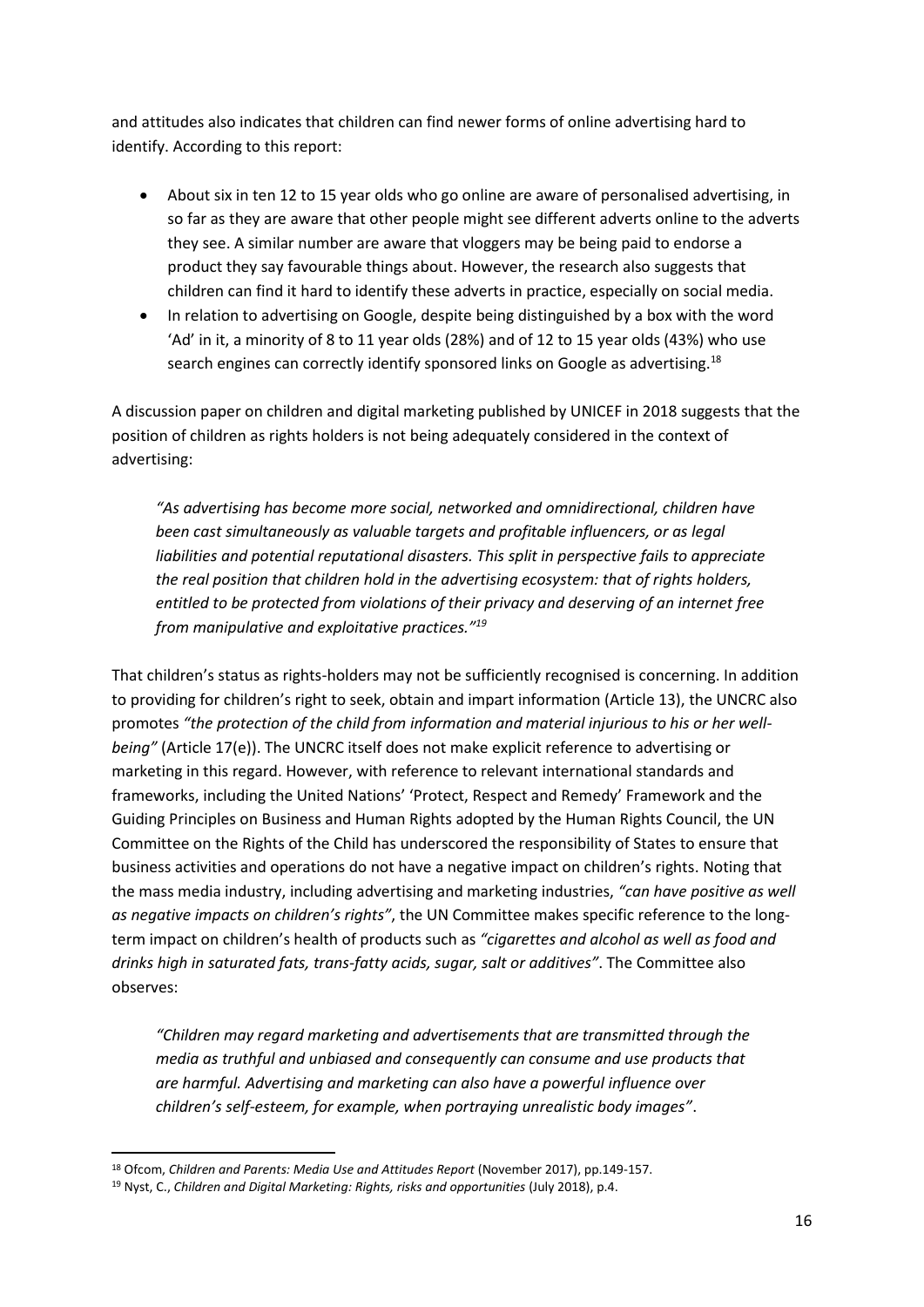Accordingly, the UN Committee recommends that States:

*"should ensure that marketing and advertising do not have adverse impacts on children's rights by adopting appropriate regulation and encourage business enterprises to adhere to codes of conduct and to use clear and accurate product labelling and information that enable parents and children to make informed consumer choices."*<sup>20</sup>

This emphasis on the State's role to encourage, facilitate and indeed require business to undertake child-rights due diligence and other measures to ensure their activities and operations respect children's rights has been reiterated by the UN Committee, including in a report arising from its day of general discussion on digital media and children's rights in 2014 and in its concluding observations and recommendations to Ireland in 2016, following its most recent examination of Ireland's progress to fulfil its obligations to children under the UNCRC.<sup>21</sup>

At European level, the Council of Europe, of which Ireland is a Member State, has also addressed the State's role as regards encouraging and requiring business enterprises to meet their responsibilities to respect children's rights. In this regard, a recent Recommendation on guidelines to respect, protect and fulfil the rights of the child in the digital environment makes explicit reference to advertising and marketing, advising that Members States should require relevant business enterprises to limit the processing of children's personal data for commercial purposes:

*"States should take measures to ensure that children are protected from commercial exploitation in the digital environment, including exposure to age-inappropriate forms of advertising and marketing. This includes ensuring that business enterprises do not engage in unfair commercial practices towards children, requiring that digital advertising and marketing towards children is clearly distinguishable to them as such, and requiring all relevant stakeholders to limit the processing of children's personal data for commercial purposes."<sup>22</sup>*

In relation to the GDPR, Recital 47 states that *"[t]he processing of personal data for direct marketing purposes may be regarded as carried out for a legitimate interest"* (emphasis added). The OCO notes the ICO's guidance on legitimate interests, which suggests that as long as it is carried out in compliance with e-privacy laws and other legal and industry standards, it is likely that direct marketing is a legitimate interest in most cases. In this regard, the ICO indicates that this does not automatically mean that all processing for marketing purposes is lawful on this basis as relevant organisations still need to show that their processing passes the necessity and balancing tests. According to the ICO, among the factors that should be considered when looking at the balancing test are: whether people would expect their details to be used in a this way; the potential nuisance

<sup>20</sup> UN Committee on the Rights of the Child, *General Comment No.16*, *supra* note 4, p.3 and p.8f.

<sup>21</sup> UN Committee on the Rights of the Child, *supra* note 5, para.103; UN Committee on the Rights of the Child, *Concluding observations on the combined third and fourth periodic reports of Ireland* (March 2016), paras. 23-24.

<sup>22</sup> Council of Europe, *supra* note 13, para.57.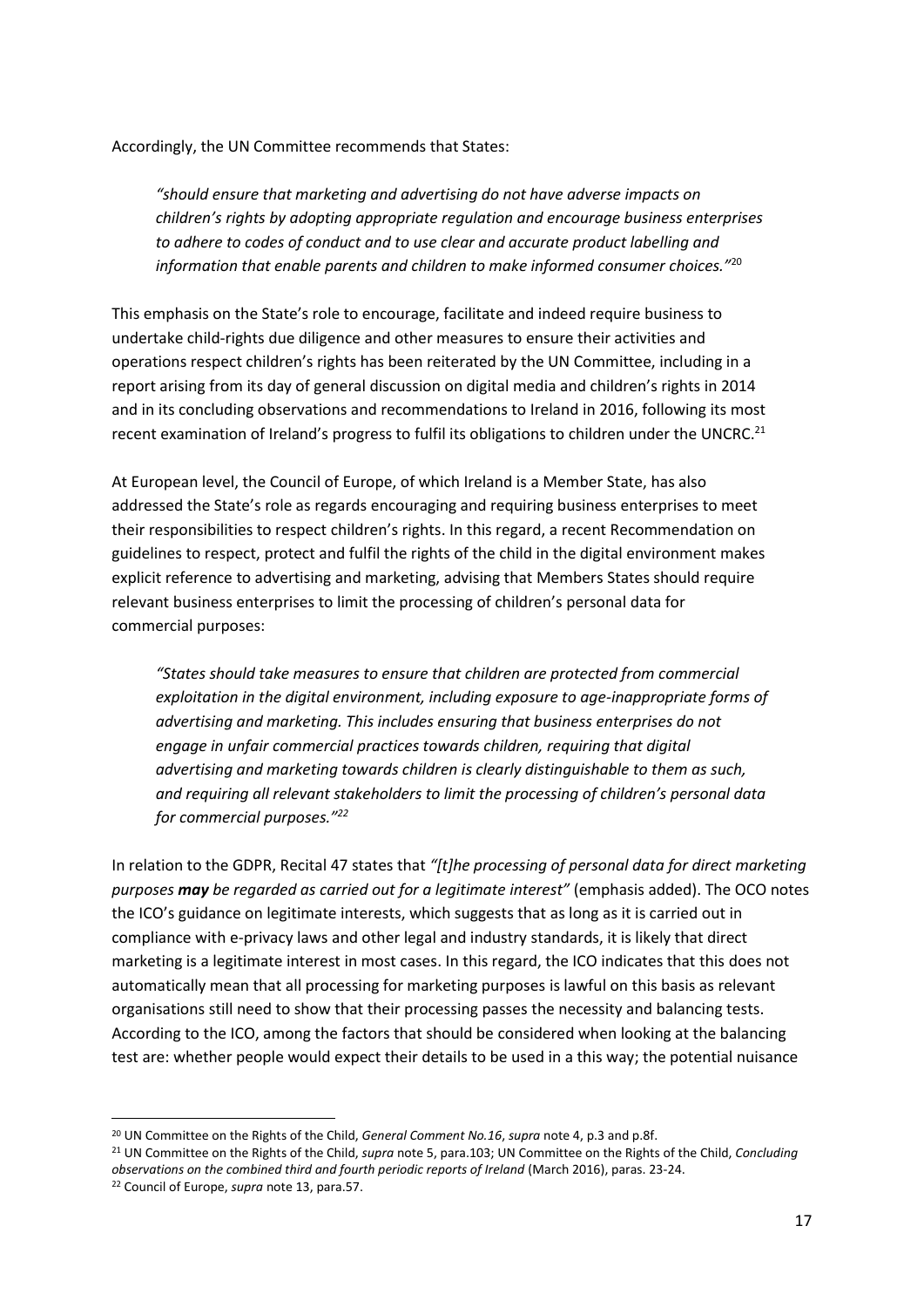factor of unwanted marketing messages; and the effect that the chosen method and frequency of communication might have on more vulnerable individuals.<sup>23</sup>

As regards children, the GDPR does not prohibit organisations from relying on legitimate interests as a lawful basis if they are processing children's personal data. However, they need to ensure that they meet all of the principles of GDPR when relying on legitimate interests as their lawful basis for processing children's personal data. Furthermore, the GDPR's explicit references to children in relation to legitimate interests as a lawful basis for processing and in relation to marketing and the creation of user profiles are noteworthy, indicating as they do that organisations must give particular weight to protecting children's data:

- Article 6(1)(f) of the GDPR makes explicit reference to children in providing that processing is lawful where it "*is necessary for the purposes of the legitimate interests pursued by the controller or by a third party, except where such interests are overridden by the interests or fundamental rights and freedoms of the data subject which require protection of personal data, in particular where the data subject is a child."* (emphasis added)
- Recital 38 of the GDPR stipulates that the *"specific protection"* which children merit with regard to their personal data *"should apply in particular to the use of personal data of children for the purposes of marketing or creating personality or user profiles and the collection of personal data with regard to children when using services offered directly to a child."* (emphasis added)

This special attention to children is echoed by the ICO in its guidance on legitimate interests, which suggests that a legitimate interests assessment might be a useful tool to help ensure that children's interests are properly considered.<sup>24</sup> In addition to advising that one of the factors relevant organisations need to consider when doing a balancing test is whether they are processing children's data,<sup>25</sup> the ICO underscores that organisations:

- need to give extra weight to children's interests and have a more compelling interest to justify any potential impact on children on the basis of legitimate interests<sup>26</sup>
- $\bullet$  must take extra care to ensure that children's interests are protected<sup>27</sup>
- must give particular weight to protecting children's data and make sure that they properly consider and protect children's interests, rights and freedoms<sup>28</sup>
- need to put children's interests ahead of their own interests in circumstances where they are processing children's data<sup>29</sup>
- have a responsibility to protect children from risks that they may not fully appreciate and from consequences that they may not envisage.<sup>30</sup>

**<sup>.</sup>** <sup>23</sup> Information Commissioner's Office*, Lawful basis for processing: Legitimate interests* (March 2018), p.28.

<sup>24</sup> *Ibid*, p.31.

<sup>25</sup> *Ibid*, p.5.

<sup>26</sup> *Ibid*, p.31.

<sup>27</sup> *Ibid*, p.4.

<sup>28</sup> *Ibid*, p.11 and p.18

<sup>29</sup> *Ibid*, p.21

<sup>30</sup> *Ibid*, p.31.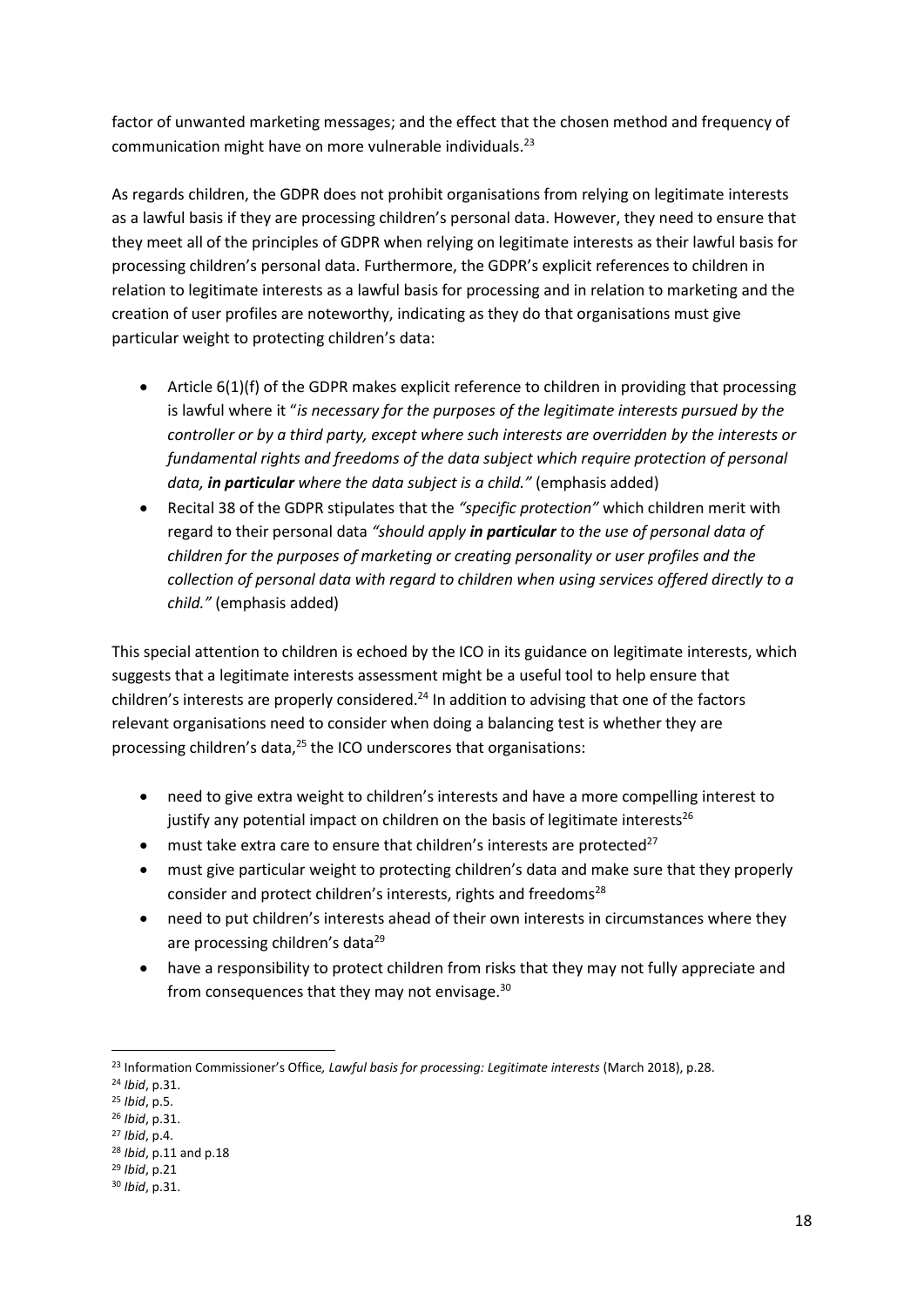As regards marketing to children, the ICO advises, among other things, that relevant organisations:

- need to take account of children's reduced ability to recognise and critically assess the purposes behind the process and the potential consequences of providing their personal data
- must explain the lawful basis for processing in a way that children understand
- need to tell children about their absolute right to object to direct marketing, as per Article 21(2) of the GDPR, and to stop processing a child's personal data for the purposes of direct marketing if they are asked to
- need to take account of sector specific guidance on marketing in order to make sure that children's personal data is not used in a way that might lead to their exploitation. $31$

With regard to sector specific guidance in Ireland, the Advertising Standards Authority for Ireland has produced specific guidance in relation to marketing to children and young people under 18 years of age. Among other things, this guidance advises that marketing communications addressed to children:

- should contain nothing that is likely to result in physical, mental or moral harm to children or that is likely to frighten or disturb them and, as such, it:
	- should not portray children in a manner that offends against accepted standards of good taste and decency
	- should not encourage children to enter into unsafe situations or strange places or talk to strangers
	- should not show children in morally or physically dangerous situations or behaving dangerously in the home or outside
- should not exploit the loyalty, credulity, vulnerability or lack of experience of children and therefore it:
	- should not make children feel inferior or unpopular for not buying an advertised product
	- should not make children feel that they are lacking in courage, duty or loyalty if they do not buy or do not encourage others to buy a particular product
- should not feature products that are unsuitable for those children
- should not exaggerate what is attainable by an ordinary child using the product and should not make it difficult to judge the actual size, characteristics and performance of any product advertised
- should not ask children to disclose personal information about themselves or their families without having first obtained permission from their parents or guardians
- should not denigrate a healthy lifestyle or encourage an unhealthy lifestyle or unhealthy eating or drinking habits
- should not mislead children as to the potential benefits from consumption of the product, either physically, socially or psychologically.<sup>32</sup>

 $\overline{a}$ 

<sup>31</sup> Information Commissioner's Office, *supra* note 9, p.28f.

<sup>32</sup> Advertising Standards Authority for Ireland, *Manual of Advertising Self-Regulation with the Code of Standards for Advertising, Promotional and Direct Marketing in Ireland* (6th Edition). As the DPC will be aware, the Broadcasting Commission of Ireland has produced detailed guidance on commercial communications directed to children. Among other things, the Children's Commercial Communications Code stipulates that *"[c]hildren's commercial communications shall not*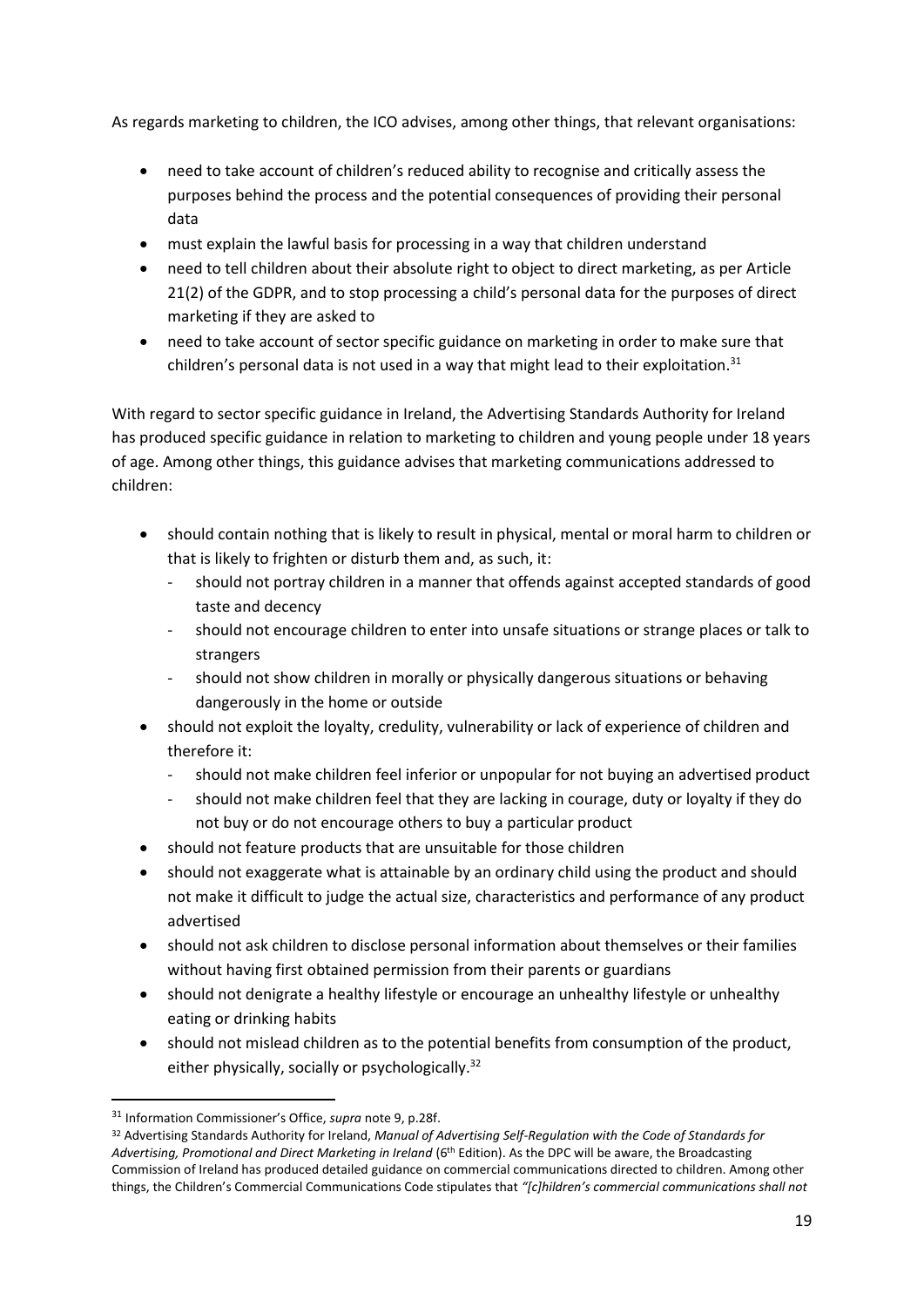The OCO is aware that Section 30 of the 2018 Act, which provides that *"[i]t shall be an offence for any company or corporate body to process the personal data of a child … for the purposes of direct marketing, profiling or micro-targeting"*, has not been enacted because it has been deemed to be incompatible with the GDPR and, if commenced, would breach EU law.<sup>33</sup> The OCO is also aware that a Private Members' Bill, the Data Protection (Amendment) Bill 2018, is currently at Second Stage in Dáil Éireann. This Bill aims to protect children's personal data from being processed for marketing purposes and seeks to replace section 30 of the 2018 Act with a new text that would impose a prohibition on certain forms of automated processing of children's data.<sup>34</sup> It is currently unclear whether or not the provisions of this Bill may be compatible with the GDPR. In the absence of clarity about what scope may exist within the parameters of the GDPR to prohibit children's personal data from being processed for the purposes of direct marketing, the OCO is of the view that the potential currently offered within the parameters of the GDPR to ensure that children's rights and best interests are treated as the primary consideration needs to be maximised. It appears to the OCO that the ICO's guidance on legitimate interests and on marketing to children is useful and therefore merits attention in this regard.

#### **Recommendations:**

- Noting the current lack of clarity about the scope to prohibit children's personal data from being processed for direct marketing purposes in a manner that is compatible with the GDPR, the OCO encourages the DPC to develop guidance that promotes children's position as rights holders who are entitled to be protected from commercial exploitation, including exploitative and manipulative marketing practices, and to have their rights and best interests treated as a priority.
- The OCO suggests that the DPC might consider and build on the ICO's guidance on legitimate interests and marketing to children when providing guidance to organisations on the factors they should consider when balancing their own legitimate interests in conducting direct marketing and the rights and interests of children. In this regard, the OCO recommends that the DPC might usefully advise organisations to carry out a legitimate interests assessment and communicate its expectation that organisations will:
	- protect children and their personal data from risks that children may not fully understand and from consequences that they may not envisage
	- put children's interests ahead of their own interests
	- take account of sector specific guidance on marketing in order to make sure that children's personal data is not used in a way that would or could lead to their exploitation or otherwise harm them.

*ask children to submit private information or details regarding themselves, their family or friends, unless the commercial communication is as part of a campaign that relates to their safety, health or wellbeing."* (p.10). See Broadcasting Commission of Ireland, *Children's Commercial Communications Code* (2013) and *General Commercial Communications Code* (2017).

<sup>33</sup> See Dáil Éireann debate on the GDPR on 24 July 2018, at [www.oireachtas.ie/en/debates/question/2018-07-](http://www.oireachtas.ie/en/debates/question/2018-07-24/623/?highlight%5B0%5D=623) [24/623/?highlight%5B0%5D=623](http://www.oireachtas.ie/en/debates/question/2018-07-24/623/?highlight%5B0%5D=623) 

<sup>34</sup> The First Stage of the Dáil Éireann debate on this Bill, which took place on 29 November 2018, is available at [www.oireachtas.ie/en/debates/debate/dail/2018-11-29/18/.](http://www.oireachtas.ie/en/debates/debate/dail/2018-11-29/18/)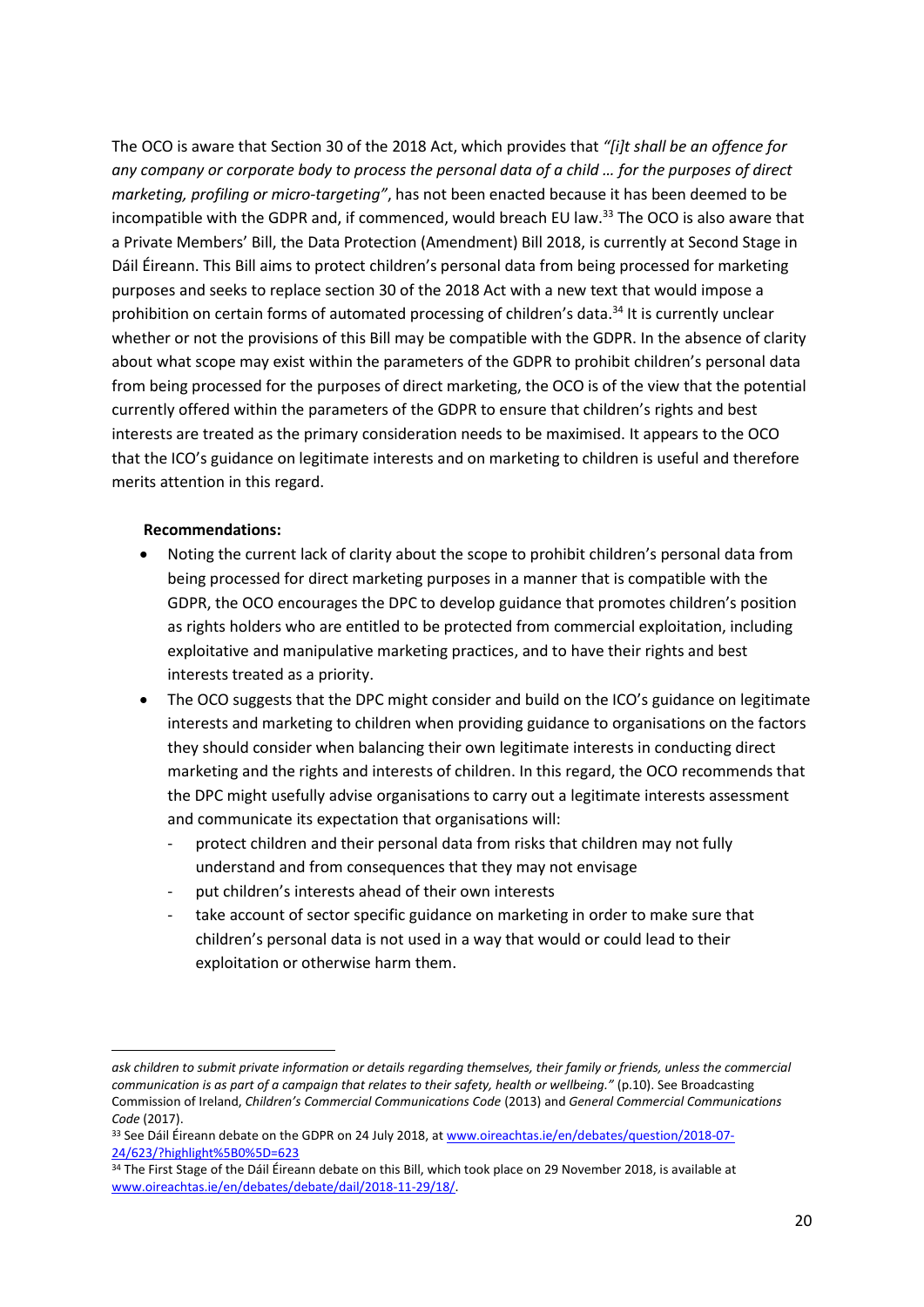#### **Profiling for marketing purposes**

Profiling is defined as follows in Article 4(4) of the GDPR:

*"Profiling means any form of automated processing of personal data consisting of the use of personal data to evaluate certain aspects relating to a natural person, in particular to analyse or predict aspects concerning that natural person's performance at work, economic situation, health, personal preferences, interests, reliability, behaviour, location or movements"*

Article 22 of the GDPR, which concerns automated individual decision-making, including profiling, makes no specific reference to children, which indicates that the same basic rules apply to children as adults. As per Article 22(1), children have the right not to be subject to decisions based solely on the automated processing, including profiling, of their personal data where those decisions have a legal or similarly significant effect on them, unless one of the exceptions set out under Article 22(2) applies. 35

Recital 71 sets out that solely automated decision-making, including profiling, with legal or similarly significant effects "*should not concern a child*". In its Guidelines on Automated individual decision making and Profiling, the Article 29 Working Party (WP29)<sup>36</sup> outlines that, given that the wording of Recital 71 is not reflected in Article 22 itself, the WP29 does not consider that this represents an absolute prohibition on this type of processing in relation to children. However, in the light of Recital 71, the WP29 recommends that, as a rule, controllers should not rely upon the exceptions in Article 22(2) to justify it. $37$ 

The WP29 acknowledges that there may be *"some circumstances in which it is necessary for controllers to carry out solely automated decision-making, including profiling, with legal or similarly significant effects in relation to children, for example to protect their welfare"*. If this processing is required, the WP29 notes that the processing may be carried out on the basis of the exceptions in Article 22(2)(a), (b) or (c), as appropriate. $38$ 

A decision which has *"similarly significant effects"* on a child needs to have an impact on them that is equal or equivalent to affecting their fundamental legal rights and freedoms or legal status. Having regard to Recital 38 of the GDPR, the WP29 Guidelines point out that *"solely automated decisionmaking which influences a child's choices and behaviour could potentially have a legal or similarly significant effect on them, depending upon the nature of the choices and behaviours in question."<sup>39</sup>*

<sup>&</sup>lt;sup>35</sup> The OCO notes that the rules in Article 22 of the GDPR relate to solely automated decisions (which can include profiling) rather than to the process of profiling in itself. This means that profiling that is not used to make decisions about particular individuals, or profiling that feeds into a wider decision-making process that has a human element, is not covered by the Article 22 rules. Neither are solely automated decisions (including profiling) which do not have a legal or similarly significant effect on the data subject. See Information Commissioner's Office, *supra* note 9, p.32.

<sup>36</sup> The Article 29 Working Party is now known as the European Data Protection Board.

<sup>37</sup> Article 29 Data Protection Working Party, *Guidelines on Automated individual decision making and Profiling for the purposes of Regulation 2016/679* (as last revised and adopted on 6 February 2019), p. 28. <sup>38</sup> *Ibid*, p.28.

<sup>39</sup> *Ibid*, p.29.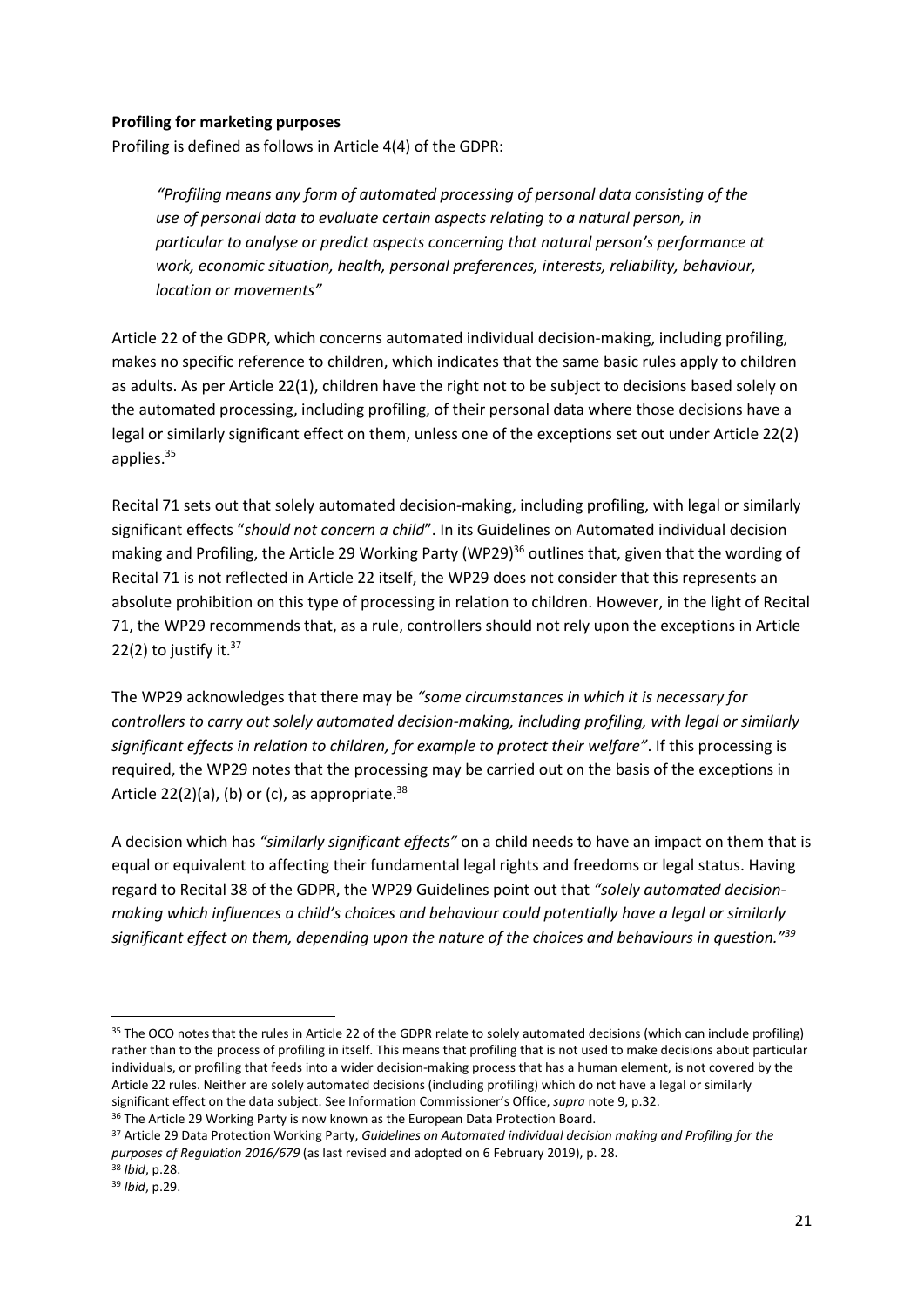In this regard, and recognising that children represent a more vulnerable group in society, the WP29 Guidelines recommend:

*"Organisations should, in general, refrain from profiling them for marketing purposes. Children can be particularly susceptible in the online environment and more easily influenced by behavioural advertising. For example, in online gaming, profiling can be used to target players that the algorithm considers are more likely to spend money on the game as well as providing more personalised adverts. The age and maturity of the child may affect their ability to understand the motivation behind this type of marketing or the consequences." 40* 

It might be inferred from the WP29's recommendation that organisations should, in general, refrain from profiling children for marketing purposes that children's rights may be best protected when their personal data is not profiled for these purposes.<sup>41</sup> Notably, the ICO's guidance advises that even if the *"similarly significant effect"* bar is not met, organisations should have regard to the WP29 recommendation that they should abstain from profiling children for the purposes of marketing. Where organisations decide to profile children for marketing purposes, the ICO advises organisations to make sure that they are able to justify their decision and to demonstrate that they have adequately protected children whose personal data they are processing.<sup>42</sup> In this regard, the ICO advises organisations that the factors they should take into account in the context of behavioural advertising and when deciding whether a solely automated decision has *"similarly significant effects"* on a child are:

- the choices and behaviours of children that they are seeking to influence
- the way in which these choices and behaviours might affect children
- the child's increased vulnerability to behavioural advertising
- wider evidence, including prohibitions and limits on marketing certain products to children set out in advertising standards.<sup>43</sup>

When viewed together, Recitals 38 and 71 of the GDPR and the WP29's aforementioned recommendation suggest that a prohibition on profiling children for marketing purposes may be permissible in circumstances where such profiling would have *"similarly significant effects"* to children's fundamental legal rights and freedoms or legal status. However, it is not clear what the scope and nature of a legally permissible prohibition might be. It appears to the OCO that children should not be subjected to profiling for marketing purposes, in particular where such profiling would have *"similarly significant effects"*. The following analysis contained in a report published by UNICEF on children and digital marketing merits consideration in this respect:

*"… new forms of digital marketing confound existing ethical and legal understanding about fair advertising practices … Some innovative forms of advertising aim to subliminally influence children, including when they are engaged in games or learning …* 

<sup>40</sup> *Ibid*, p.29.

<sup>&</sup>lt;sup>41</sup> See UNICEF, *Children's Online Privacy and Freedom of Expression: Industry Toolkit (May 2018), p.16.* 

<sup>42</sup> Information Commissioner's Office, *supra* note 9, p.34.

<sup>43</sup> *Ibid*, p.4.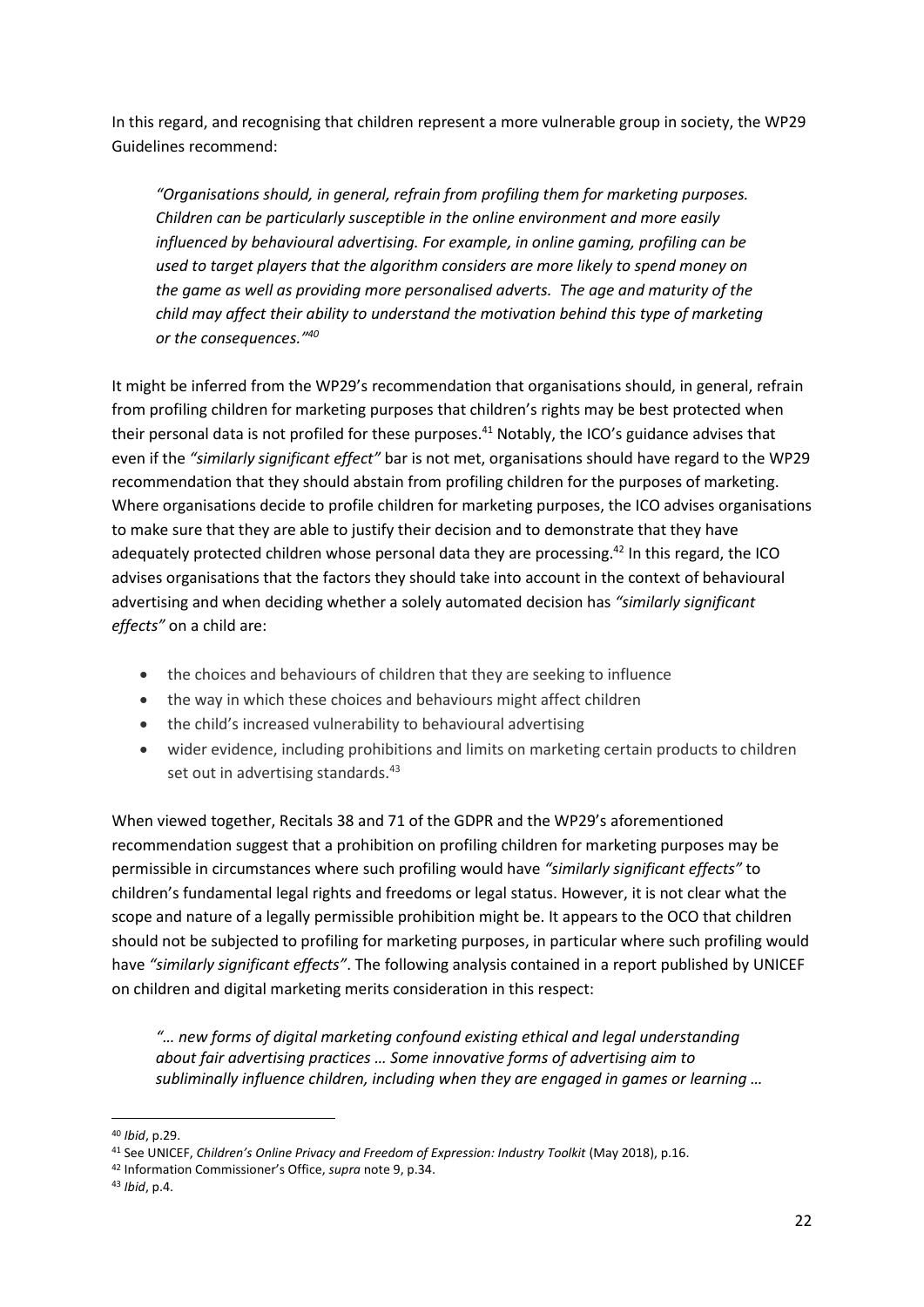*When such practices are underpinned by covert data collection for the purpose of profiling child consumers, this puts children at further risk. … Profiling children and undermining their privacy for the purpose of monetizing their Internet usage data arguably amounts, under certain circumstances, to economic exploitation. … Exposure to pervasive and intrusive commercial influences can potentially influence the way a child develops. Along with the well-established negative health impacts of marketing for foods high in fat, sugar and salt, digital advertising may contribute to the sexualization of children, entrench gender stereotypes, create body image issues, stigmatize poverty, or reduce parents' authority and influence. Children may also experience discrimination as a result of digital advertising, depending on how it is targeted. Even when digital advertising is designed to avoid these outcomes, it may inure children to commercialization and commodification".*<sup>44</sup>

From the OCO's perspective, a consolidation of the thrust of Recitals 38 and 71 and the WP29's recommendation into a legally permissible prohibition on profiling children for marketing purposes, in particular where it has *"similarly significant effects"*, would be welcome and consistent with a child-centred approach where children's rights and best interests are prioritised. In this regard, the OCO notes that among the recommendations supported by the Committee of Ministers of the Council of Europe in its 2018 Recommendation on Guidelines to respect, protect and fulfil the rights of the child in the digital environment is a recommendation proposing a legal prohibition on profiling of children:

*"Profiling of children, which is any form of automated processing of personal data which consists of applying a "profile" to a child, particularly in order to take decisions concerning the child or to analyse or predict his or her personal preferences, behaviour and attitudes, should be prohibited by law. In exceptional circumstances, States may lift this restriction when it is in the best interests of the child or if there is an overriding public interest, on the condition that appropriate safeguards are provided for by law."* 45

#### **Recommendation:**

 Having regard to the rights and best interests of children, the OCO encourages the DPC to support a prohibition on profiling of children for marketing purposes, in particular where such profiling has *"similarly significant effects"* to children's fundamental legal rights and freedoms or legal status. The OCO would welcome and encourage an examination by the DPC of how a legally permissible prohibition might be achieved, including by giving consideration to the scope that may be offered by section 32(1)(e) of the 2018 Act and the mechanism provided for under Article 40(7)-(9) of the GDPR in this regard.

<sup>44</sup> Nyst, C., *supra* note 19, p.18.

<sup>45</sup> Council of Europe, *supra* note 13, para.37.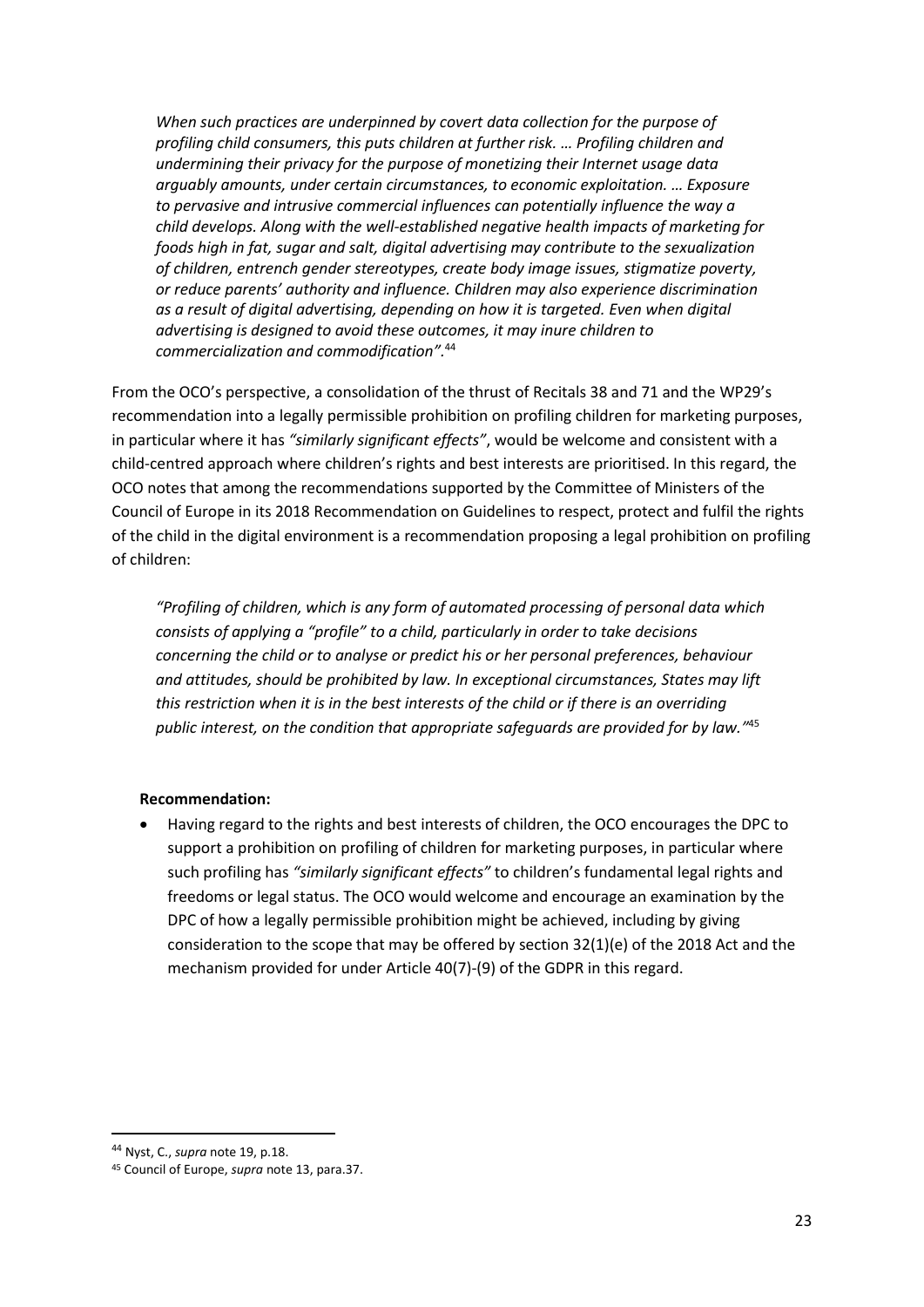# **References**

Advertising Standards Authority for Ireland, *Manual of Advertising Self-Regulation with the Code of Standards for Advertising, Promotional and Direct Marketing in Ireland* (6th Edition). Available at: [www.asai.ie/asai-code/children/](http://www.asai.ie/asai-code/children/)

Article 29 Data Protection Working Party, *Guidelines on Automated individual decision making and Profiling for the purposes of Regulation 2016/679* (as last revised and adopted on 6 February 2019). Available at[: https://ec.europa.eu/newsroom/article29/item-detail.cfm?item\\_id=612053](https://ec.europa.eu/newsroom/article29/item-detail.cfm?item_id=612053)

Broadcasting Commission of Ireland *Children's Commercial Communications Code* (2013). Available a[t www.bai.ie/en/codes-standards/#al-block-5](http://www.bai.ie/en/codes-standards/#al-block-5) 

Broadcasting Commission of Ireland *General Commercial Communications Code* (2017), available at [www.bai.ie/en/codes-standards/#al-block-2](http://www.bai.ie/en/codes-standards/#al-block-2)

Children's Rights Information Network, *Age is Arbitrary: Setting Minimum Ages* (April 2016). Available at: https://archive.crin.org/sites/default/files/discussion\_paper\_-\_minimum\_ages.pdf

Council of Europe, *Recommendation CM/Rec(2018)7 of the Committee of Ministers to Member States on Guidelines to respect, protect and fulfil the rights of the child in the digital environment* (July 2018). Available at:

[https://search.coe.int/cm/Pages/result\\_details.aspx?ObjectId=09000016808b79f7](https://search.coe.int/cm/Pages/result_details.aspx?ObjectId=09000016808b79f7)

Cybersafeireland, *Annual Report 2017* (September 2018). Available at: [https://cybersafeireland.org/media/1183/csi\\_annual\\_report\\_2017-final.pdf](https://cybersafeireland.org/media/1183/csi_annual_report_2017-final.pdf)

Data Protection Act 2018. Available at: <http://www.irishstatutebook.ie/eli/2018/act/7/enacted/en/html>

Data Protection (Amendment) Bill 2018. Available at: <https://data.oireachtas.ie/ie/oireachtas/bill/2018/132/eng/initiated/b13218d.pdf>

Data Protection Commission, *Public consultation on the processing of children's personal data and the rights of children as data subjects under the General Data Protection Regulation* (December 2018). Available at[: www.dataprotection.ie/sites/default/files/uploads/2018-](http://www.dataprotection.ie/sites/default/files/uploads/2018-12/DPC_ChildrensRights_2019_English.pdf) [12/DPC\\_ChildrensRights\\_2019\\_English.pdf](http://www.dataprotection.ie/sites/default/files/uploads/2018-12/DPC_ChildrensRights_2019_English.pdf)

Education Act, 1998. Available at:<http://www.irishstatutebook.ie/eli/1998/act/51/enacted/en/html>

European Union, *Regulation (EU) 2016/679 (General Data Protection Regulation)*. Available at: <https://gdpr-info.eu/>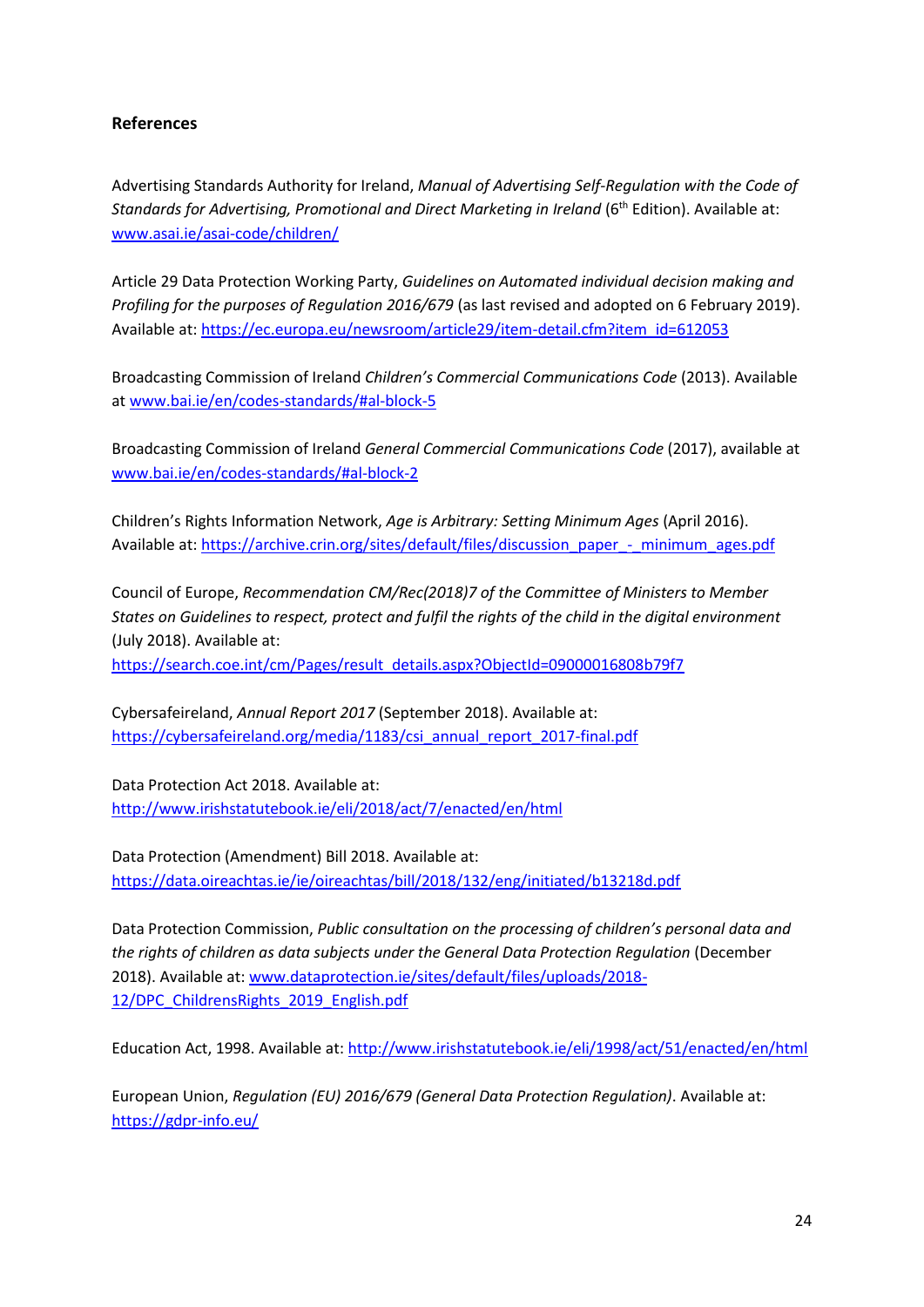Everri, M. and Park, K., *Children's online behaviours in Irish primary and secondary schools 2016- 2018. Zeeko Research Report* (2018). Available at[: https://zeeko.ie/wp](https://zeeko.ie/wp-content/uploads/2018/06/ZEEKO-TREND-REPORT-.pdf)[content/uploads/2018/06/ZEEKO-TREND-REPORT-.pdf](https://zeeko.ie/wp-content/uploads/2018/06/ZEEKO-TREND-REPORT-.pdf)

Freedom of Information Act, 2014. Available at: <http://www.irishstatutebook.ie/eli/2014/act/30/enacted/en/html>

Growing Up in Ireland, *Key Findings for Cohort '08 at 9 years old – Relationships and socio-emotional well-being* (November 2018). Available at: [https://www.esri.ie/system/files/media/file](https://www.esri.ie/system/files/media/file-uploads/2018-11/SUSTAT70.pdf)[uploads/2018-11/SUSTAT70.pdf](https://www.esri.ie/system/files/media/file-uploads/2018-11/SUSTAT70.pdf)

Information Commissioner's Office, *Children and the GDPR* (March 2018). Available at: [https://ico.org.uk/media/for-organisations/guide-to-the-general-data-protection-regulation](https://ico.org.uk/media/for-organisations/guide-to-the-general-data-protection-regulation-gdpr/children-and-the-gdpr-1-0.pdf)[gdpr/children-and-the-gdpr-1-0.pdf](https://ico.org.uk/media/for-organisations/guide-to-the-general-data-protection-regulation-gdpr/children-and-the-gdpr-1-0.pdf)

Information Commissioner's Office*, Lawful basis for processing: Legitimate interests* (March 2018). Available at[: https://ico.org.uk/media/for-organisations/guide-to-the-general-data-protection](https://ico.org.uk/media/for-organisations/guide-to-the-general-data-protection-regulation-gdpr/legitimate-interests-1-0.pdf)[regulation-gdpr/legitimate-interests-1-0.pdf](https://ico.org.uk/media/for-organisations/guide-to-the-general-data-protection-regulation-gdpr/legitimate-interests-1-0.pdf)

Livingstone, S., Stoilove, M., Nandagiri, R., *Children's data and privacy online. Growing up in a digital age* (December 2018). Available at[: http://www.lse.ac.uk/media-and](http://www.lse.ac.uk/media-and-communications/assets/documents/research/projects/childrens-privacy-online/Evidence-review-final.pdf)[communications/assets/documents/research/projects/childrens-privacy-online/Evidence-review](http://www.lse.ac.uk/media-and-communications/assets/documents/research/projects/childrens-privacy-online/Evidence-review-final.pdf)[final.pdf](http://www.lse.ac.uk/media-and-communications/assets/documents/research/projects/childrens-privacy-online/Evidence-review-final.pdf)

Lupiáñez-Villanueva, F. et al, *Study on the impact of marketing through social media, online games and mobile applications on children's behaviour* (2016). Available at: https://ec.europa.eu/info/sites/info/files/online\_marketing\_children\_final\_report\_en.pdf

Nyst, C., *Children and Digital Marketing: Rights, risks and opportunities* (July 2018). Available at: [www.unicef.org/csr/css/Children\\_and\\_Digital\\_Marketing\\_-](http://www.unicef.org/csr/css/Children_and_Digital_Marketing_-_Rights_Risks_and_Responsibilities(2).pdf) Rights Risks and Responsibilities(2).pdf

Ofcom, *Children and Parents: Media Use and Attitudes Report* (November 2017). Available at: [www.ofcom.org.uk/\\_\\_data/assets/pdf\\_file/0020/108182/children-parents-media-use-attitudes-](http://www.ofcom.org.uk/__data/assets/pdf_file/0020/108182/children-parents-media-use-attitudes-2017.pdf)[2017.pdf](http://www.ofcom.org.uk/__data/assets/pdf_file/0020/108182/children-parents-media-use-attitudes-2017.pdf) 

Office of the High Commissioner for Human Rights, *Guiding Principles on Business and Human Rights* (2011). Available at: [www.ohchr.org/documents/publications/GuidingprinciplesBusinesshr\\_eN.pdf](http://www.ohchr.org/documents/publications/GuidingprinciplesBusinesshr_eN.pdf)

O'Neill, B and Dinh, T, *Net Children Go Mobile: Full Findings from Ireland* (2015). Available at: <https://arrow.dit.ie/cgi/viewcontent.cgi?article=1055&context=cserrep>

S.I. No. 218/2016 - Freedom of Information Act 2014 (Section 37(8)) Regulations 2016. Available at: <http://www.irishstatutebook.ie/eli/2016/si/218/made/en/print>